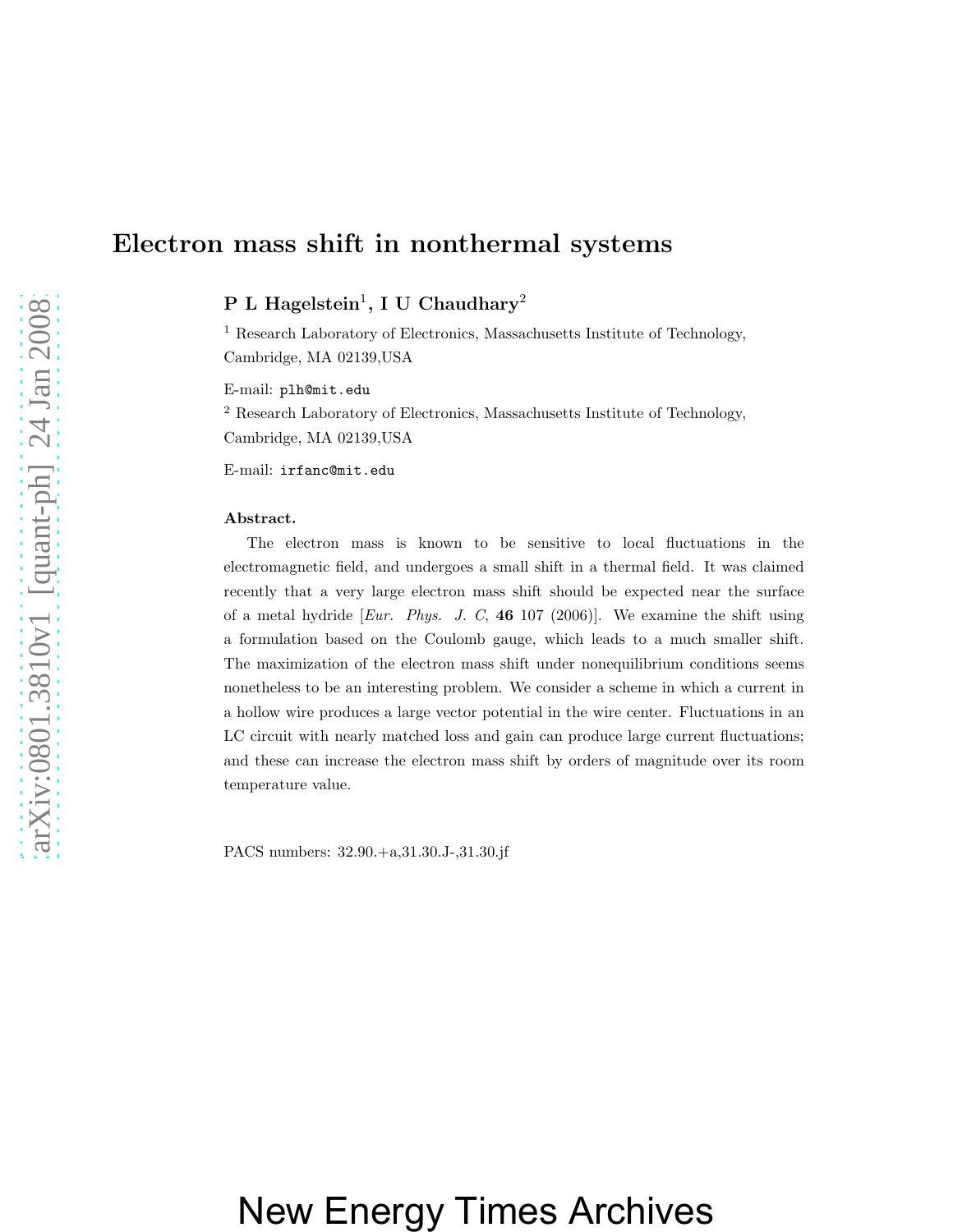#### 1. Introduction

The problem of the electron self-energy has been of interest since the early days of quantum field theory; most importantly in the case of the vacuum  $|1|$  and atoms  $|2, 3, 4|$  $|2, 3, 4|$  $|2, 3, 4|$ . Subsequently, there has been interest in the electron self-energy under a variety of conditions; in a strong magnetic field [\[5\]](#page-22-4); in an intense laser radiation field [\[6,](#page-22-5) [7\]](#page-22-6); and in a thermal radiation field [\[8,](#page-22-7) [9\]](#page-22-8). Such problems have provided theorists with a rich opportunity for substantive theoretical developments [\[10\]](#page-22-9). One of the low-order terms that results from QED is a mass shift. The mass shift due to a thermal field under readily accessible conditions is very small, but an experimental observation has been reported [\[11\]](#page-22-10). In the case of an intense laser field, the mass shift can be much greater; however, under these conditions other processes, such as multiphoton ionization, occur [\[12\]](#page-22-11).

Our interest in this problem generally was stimulated by a recent paper by Widom and Larsen [\[13\]](#page-22-12). In this paper, the authors propose that a very large mass shift can be obtained near the surface of a metal hydride under nonequilibrium conditions. According to Widom and Larsen, the electron mass shift can be in the MeV range.

Of course, a mass shift this large is unexpected and unprecedented. To develop such a large mass shift, intuition suggests that the electron must interact with the local environment with at least a comparable interaction strength. Under the relatively benign environment of a metal hydride, it is difficult to understand why such large interactions should occur. If there existed such strong dynamical fluctuations, one should expect multiphoton ionization as occurs in intense laser field; but generally no such effects are usually observed. Consequently, we are motivated to examine the model in order to better understand the problem.

In their paper, Widom and Larsen obtain a mass shift formula in a form that is Lorentz invariant and gauge free. A specific numerical example is given in which the electric field is estimated from a simplified model which is based on the electric field due to oscillating protons at the metal hydride surface. Of interest was whether the Widom and Larsen result could be confirmed in a different formalism in which a specific gauge is specified. Results for observable quantities must be independent of the choice of gauge in the case of a complete computation where all effects are taken into account. It is well known that the choice of gauge can produce different answers in practical computations where the computation is approximate, or not complete in this sense [\[7,](#page-22-6) [14\]](#page-22-13). Since the Coulomb gauge is widely used, we adopted it for this purpose. We find that the mass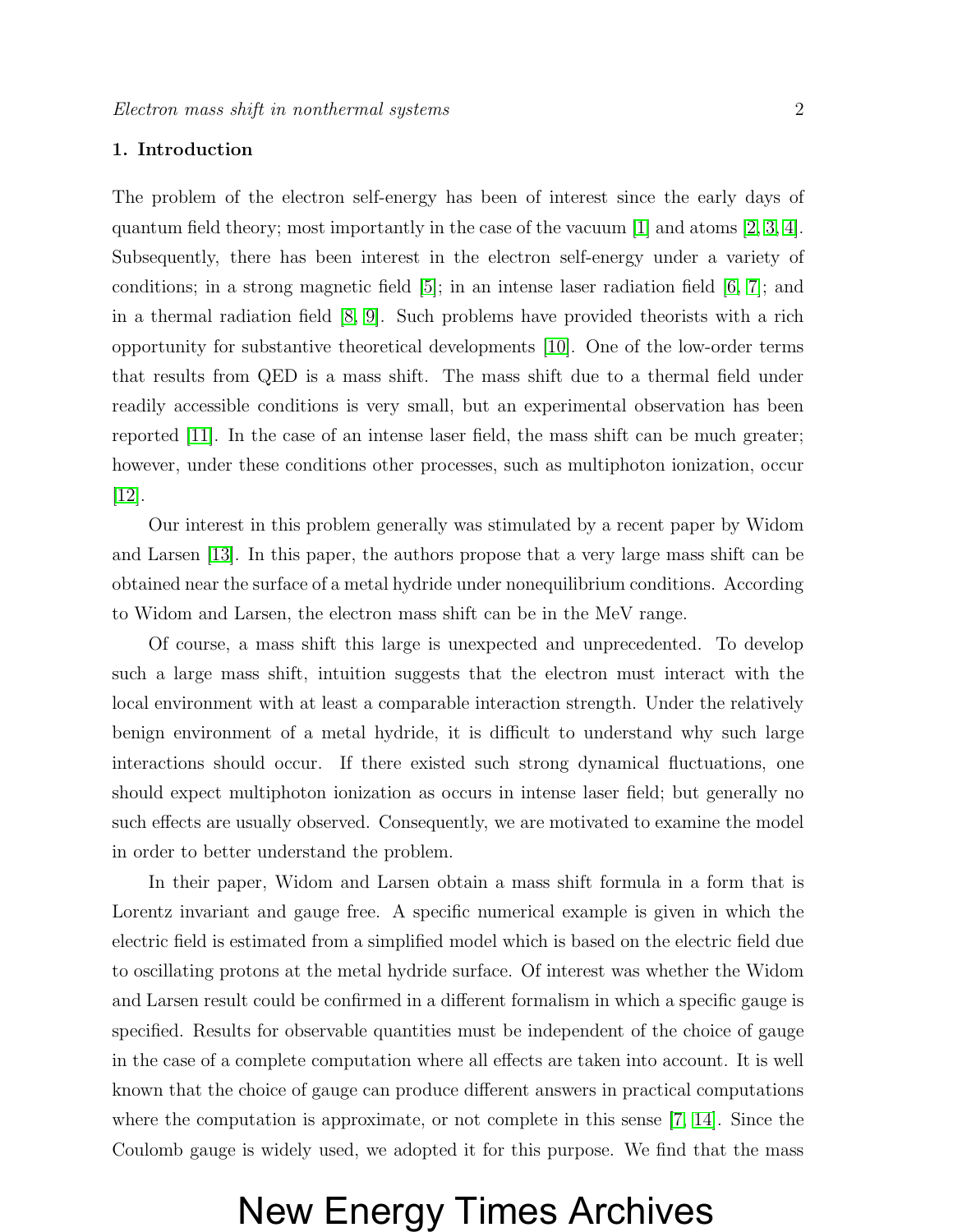#### Electron mass shift in nonthermal systems 3

shift estimated using this approach for their example is lower by the fourth power of the ratio of the proton velocity to the speed of light. In this example, the Coulomb gauge result is lower by about eighteen orders of magnitude. Since local electrons have higher velocities, one would expect a much larger electron-electron contribution, especially if a significant current was present. However, any such effects are trivial in comparison with Coulomb interactions between electrons and ions that occur in a metal hydride.

Nevertheless, an issue underlying the Widom and Larsen paper remains of interest. Can a large mass shift be produced somehow under nonequilibrium conditions, without using an intense laser field, and under conditions where other processes, such as multiphoton ionization, are avoided? To this end, we consider an idealized physical situation (conditions in the center of a hollow conductor carrying a large current) in which we seek to create a very large vector potential and induce fluctuations that would maximize the mass shift. If the frequency components remain sufficiently low, multiphoton transitions and ionization should be minimized. We find that a small electron mass shift can be generated using this approach, and the effect should be detectable through the observation of lines shifts for transitions involving weakly bound electrons.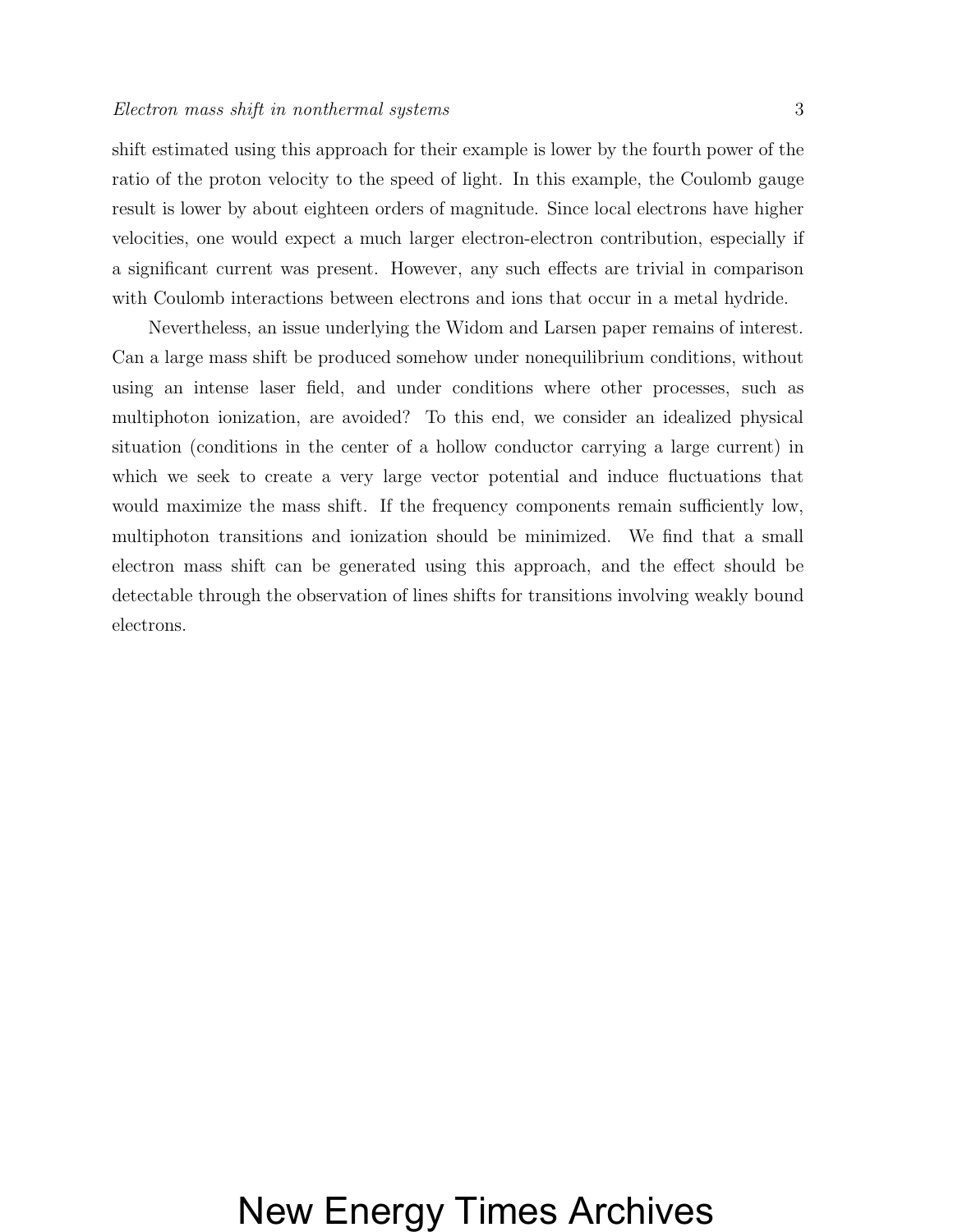#### 2. Idealized model

It is often useful to have a highly simplified model in order to gain intuition about an effect. In this case we can take advantage of a similar one that has been used for this purpose previously [\[15\]](#page-22-14). Consider an electron in free space interacting with a transverse field according to

$$
\hat{H} = \boldsymbol{\alpha} \cdot c\mathbf{p} + \beta mc^2 - \frac{e}{c}\boldsymbol{\alpha} \cdot \hat{\mathbf{A}} \tag{1}
$$

The energy then depends on the transverse radiation field through

$$
E^2 = \langle \hat{H}^2 \rangle = (mc^2)^2 + \langle |cp - \frac{e}{c}\hat{A}|^2 \rangle - \frac{e^2}{c^2} \langle |\hat{A}|^2 \rangle_0 \tag{2}
$$

where we subtract out the vacuum contribution to the fluctuations, since it is already taken into account in the mass m.

Assuming an approximate product wavefunction in which the electron and radiation field are taken to be independent, we obtain

$$
E^{2} = (mc^{2})^{2} + c^{2} \langle |\mathbf{p}|^{2} \rangle - e \langle \mathbf{p} \rangle \cdot \langle \hat{\mathbf{A}} \rangle - e \langle \hat{\mathbf{A}} \rangle \cdot \langle \mathbf{p} \rangle + \frac{e^{2}}{c^{2}} [\langle |\hat{\mathbf{A}}|^{2} \rangle - \langle |\hat{\mathbf{A}}|^{2} \rangle_{0}] (3)
$$

We introduce a shifted momentum

$$
\langle \mathbf{p}' \rangle = \langle \mathbf{p} \rangle - \frac{e}{c} \langle \hat{\mathbf{A}} \rangle \tag{4}
$$

to obtain

$$
E^{2} = (mc^{2})^{2} + c^{2} \langle |\mathbf{p}'|^{2} \rangle + \frac{e^{2}}{c^{2}} (\langle |\hat{\mathbf{A}}|^{2} \rangle - \langle |\hat{\mathbf{A}}|^{2} \rangle_{0} - |\langle \hat{\mathbf{A}} \rangle|^{2})
$$
(5)

From this we can identify the dressed mass in terms of electromagnetic field fluctuations according to

$$
(m^*)^2 = m^2 + \frac{e^2}{c^4} (\langle |\hat{\mathbf{A}}|^2 \rangle - \langle |\hat{\mathbf{A}}|^2 \rangle_0 - |\langle \hat{\mathbf{A}} \rangle|^2)
$$
(6)

The mass shift  $\delta m$  is then

<span id="page-3-0"></span>
$$
\delta m = \frac{e^2}{2mc^4} (\langle |\hat{\mathbf{A}}|^2 \rangle - \langle |\hat{\mathbf{A}}|^2 \rangle_0 - |\langle \hat{\mathbf{A}} \rangle|^2)
$$
\n(7)

under the assumption that  $\delta m \ll m$ .

In the event that the local radiation field is a blackbody, the expectation value of the potential vector  $\langle \hat{A} \rangle$  is zero, and one obtains [\[8,](#page-22-7) [9\]](#page-22-8)

$$
\frac{\delta m}{m} = \frac{\pi \alpha}{3} \left[ \frac{k_B T}{mc^2} \right]^2 \tag{8}
$$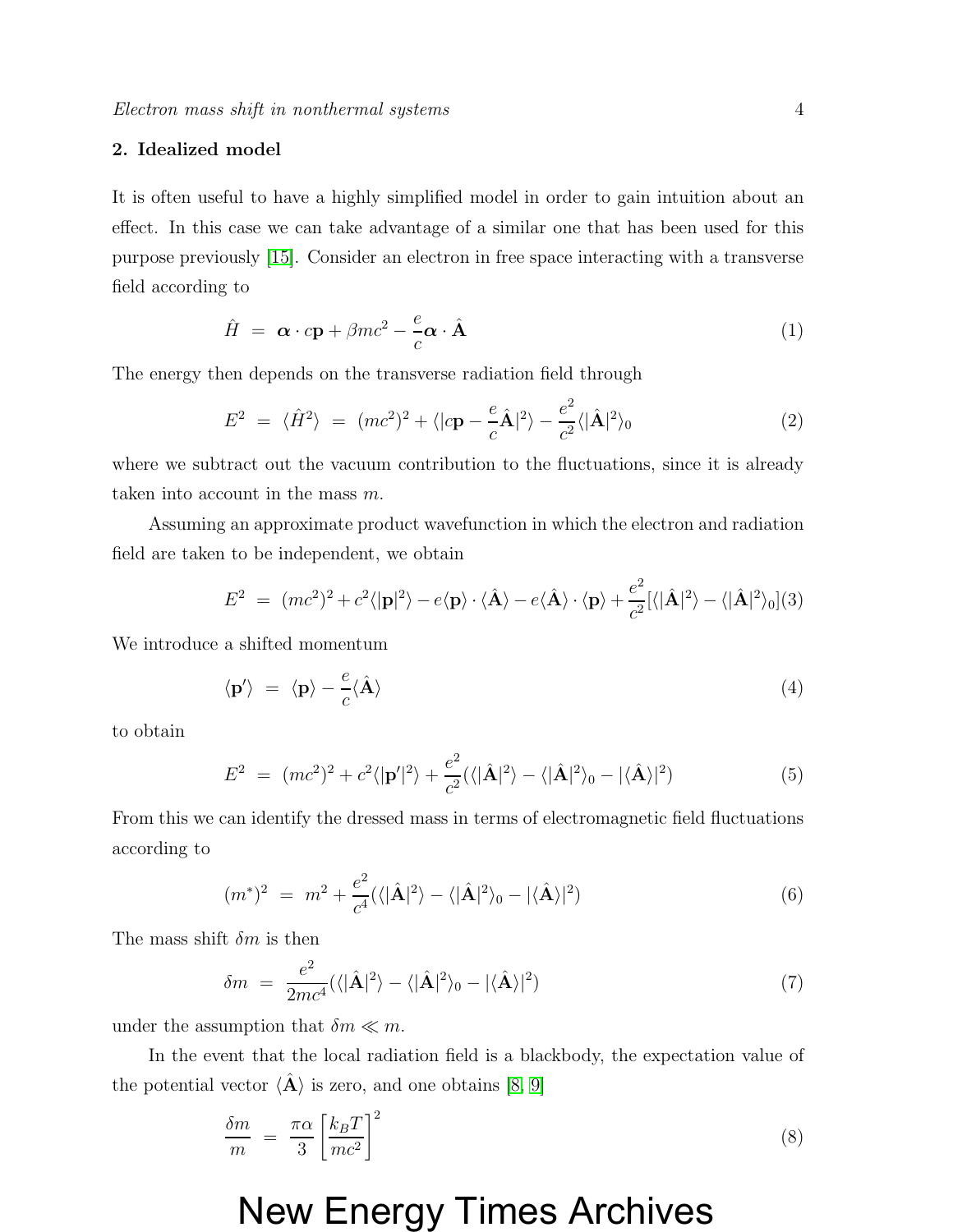#### 3. Mass shift in terms of current sources

If the system is not in thermal equilibrium, we require an expression for the field fluctuations in terms of sources responsible for the local fields. For this, we are guided by the classical problem. The classical vector potential in the Coulomb gauge satisfies

$$
-\nabla \times \left[\frac{1}{\mu}\nabla \times \mathbf{A}(\mathbf{r},\omega)\right] + \frac{\omega^2 \epsilon}{c^2} \mathbf{A}(\mathbf{r},\omega) = -\frac{4\pi}{c}\mathbf{j}(\mathbf{r},\omega)
$$
(9)

subject to

$$
\nabla \cdot \mathbf{A}(\mathbf{r}, \omega) = 0 \tag{10}
$$

which defines the Coulomb gauge. This subsidiary condition can omitted if we replace the current density by  $\mathbf{j}_T$ , where  $\mathbf{j}_T$  is the transverse part of the current density [\[16\]](#page-22-15). The classical vector potential arising from sources can be constructed from those sources according to

$$
\mathbf{A}(\mathbf{r},\omega) = \frac{1}{c} \int d^3 \mathbf{r}' \ G(\mathbf{r},\mathbf{r}';\omega) \ \mathbf{j}_T(\mathbf{r}',\omega) \tag{11}
$$

where the Green's function  $G(\mathbf{r}, \mathbf{r}', \omega)$  satisfies

$$
-\nabla \times \left[\frac{1}{\mu}\nabla \times G(\mathbf{r}, \mathbf{r}'; \omega)\right] + \frac{\omega^2 \epsilon}{c^2} G(\mathbf{r}, \mathbf{r}'; \omega) = -4\pi \delta^3(\mathbf{r} - \mathbf{r}')
$$
(12)

For simplicity we assume spatial uniformity, in which case the Green's function is a scalar. The analogous Heisenberg operators satisfy similar relations, which allows us to write

$$
\hat{\mathbf{A}}(\mathbf{r},\omega) = \frac{1}{c} \int d^3 \mathbf{r}' \ G(\mathbf{r},\mathbf{r}';\omega) \ \hat{\mathbf{j}}_T(\mathbf{r}',\omega) \tag{13}
$$

We can then relate the electromagnetic field fluctuations to fluctuations in the source according to

$$
\langle \hat{\mathbf{A}}(\mathbf{r},\omega) \cdot \hat{\mathbf{A}}(\mathbf{r},\omega) \rangle - \langle \hat{\mathbf{A}}(\mathbf{r},\omega) \rangle \cdot \langle \hat{\mathbf{A}}(\mathbf{r},\omega) \rangle = \frac{1}{c^2} \int d^3 \mathbf{r}' \int d^3 \mathbf{r}'' G(\mathbf{r},\mathbf{r}';\omega) G(\mathbf{r},\mathbf{r}'';\omega)
$$

$$
\left[ \langle \hat{\mathbf{j}}_T(\mathbf{r}',\omega) \cdot \hat{\mathbf{j}}_T(\mathbf{r}'',\omega) \rangle - \langle \hat{\mathbf{j}}_T(\mathbf{r}',\omega) \rangle \cdot \langle \hat{\mathbf{j}}_T(\mathbf{r}'',\omega) \rangle \right] \tag{14}
$$

A related approach was used in [\[17\]](#page-22-16) for electromagnetic field fluctuations near surfaces. Hence, we may write for the relative mass shift

$$
\frac{\delta m}{m} = \int d\omega \frac{1}{2} \left(\frac{e}{mc^3}\right)^2 \int d^3 \mathbf{r}' \int d^3 \mathbf{r}'' G(\mathbf{r}, \mathbf{r}'; \omega) G(\mathbf{r}, \mathbf{r}'', \omega) \n\left[ \langle \hat{\mathbf{j}}_T(\mathbf{r}', \omega) \cdot \hat{\mathbf{j}}_T(\mathbf{r}'', \omega) \rangle - \langle \hat{\mathbf{j}}_T(\mathbf{r}', \omega) \rangle \cdot \langle \hat{\mathbf{j}}_T(\mathbf{r}'', \omega) \rangle \right]
$$
(15)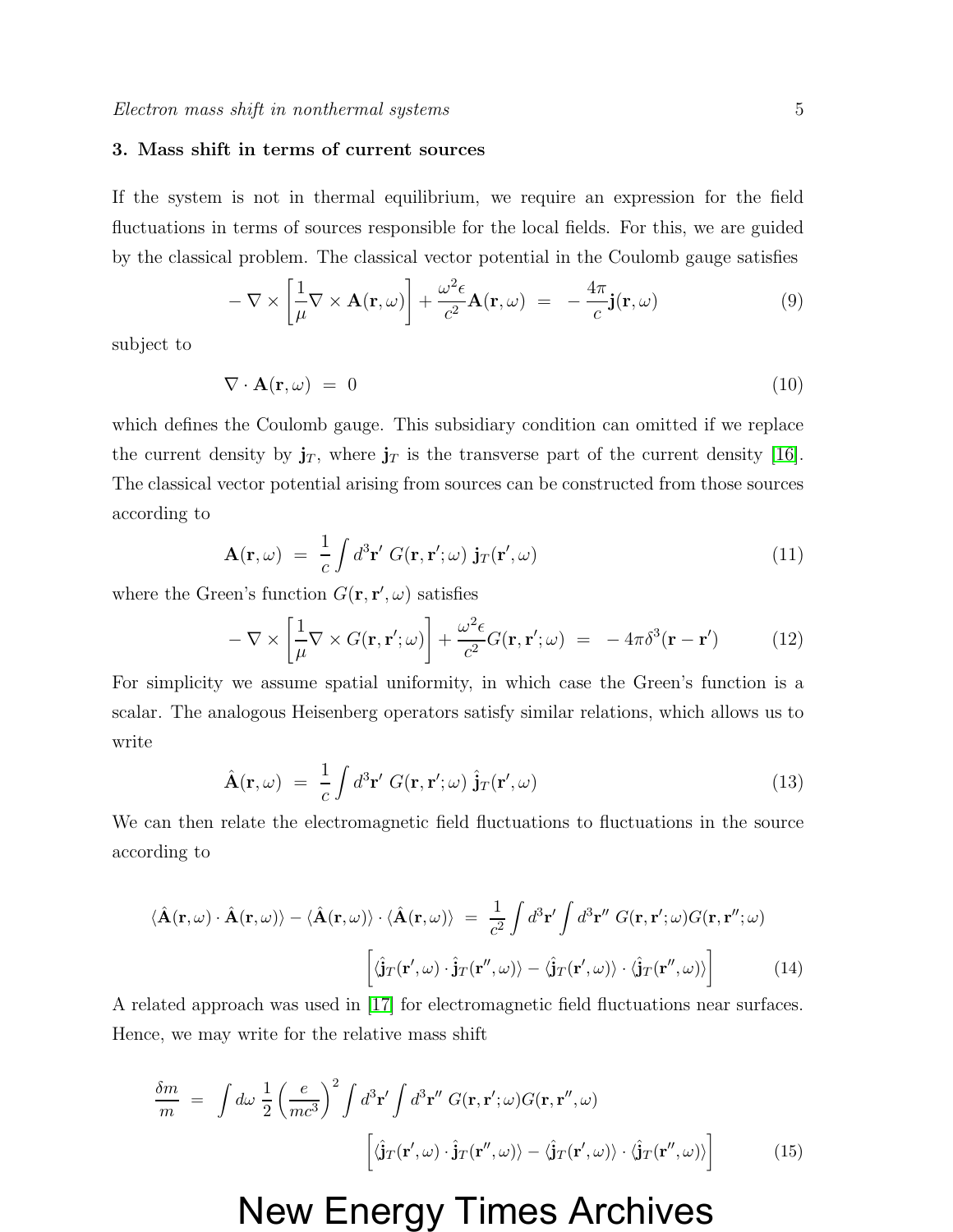#### 4. Mass shift in a metal hydride

As discussed in the Introduction, Widom and Larsen have identified metal hydrides as an environment in which the mass shift can become large [\[13\]](#page-22-12). Electromagnetic field fluctuations in the vicinity of a metal surface have been studied previously [\[18\]](#page-22-17), and significant near-surface enhancements are reported [\[19\]](#page-22-18). However, the mass shift estimate reported in [\[13\]](#page-22-12) seems to be larger than what we would expect, so in this section we examine the model used.

#### 4.1. Widom-Larsen model

To obtain an estimate for the mass shift, these authors have expressed the dressed mass (translated into our notation) as

$$
\frac{m^*}{m} = \sqrt{1 + \left(\frac{e}{mc^2}\right)^2 \overline{A^\mu A_\mu}}
$$
\n(16)

which is developed into

<span id="page-5-0"></span>
$$
\frac{m^*}{m} = \sqrt{1 + \frac{|\overline{\mathbf{E}}|^2}{\mathcal{E}^2}}
$$
\n(17)

with

$$
\mathcal{E} = \left| \frac{mc\tilde{\Omega}}{e} \right| \tag{18}
$$

with  $\Omega$  the local plasma frequency. According to Widom and Larsen, their Equation (16) [Equation [\(17\)](#page-5-0) here] is "an obviously gauge invariant result."

To develop a quantitative estimate for the magnitude of the electric field fluctuations, Widom and Larsen consider oscillations of a proton in a local pocket of electronic charge density  $-|e|\tilde{n}$ . Using Gauss's law, they obtain an estimate for the electric field fluctuations

$$
\sqrt{|\mathbf{E}|^2} \approx \frac{4e\sqrt{|\mathbf{u}|^2}}{3a_0^3} \tag{19}
$$

where **u** is the displacement of the proton monolayer and  $a_0$  is the Bohr radius. The estimates that result from this approach lead to estimates for the dressed mass that can be enormous. According to their Equation (20), they find

$$
\frac{m^*}{m} \approx 20.6\tag{20}
$$

Such a large estimate for the mass shift provided us with the motivation to examine the model.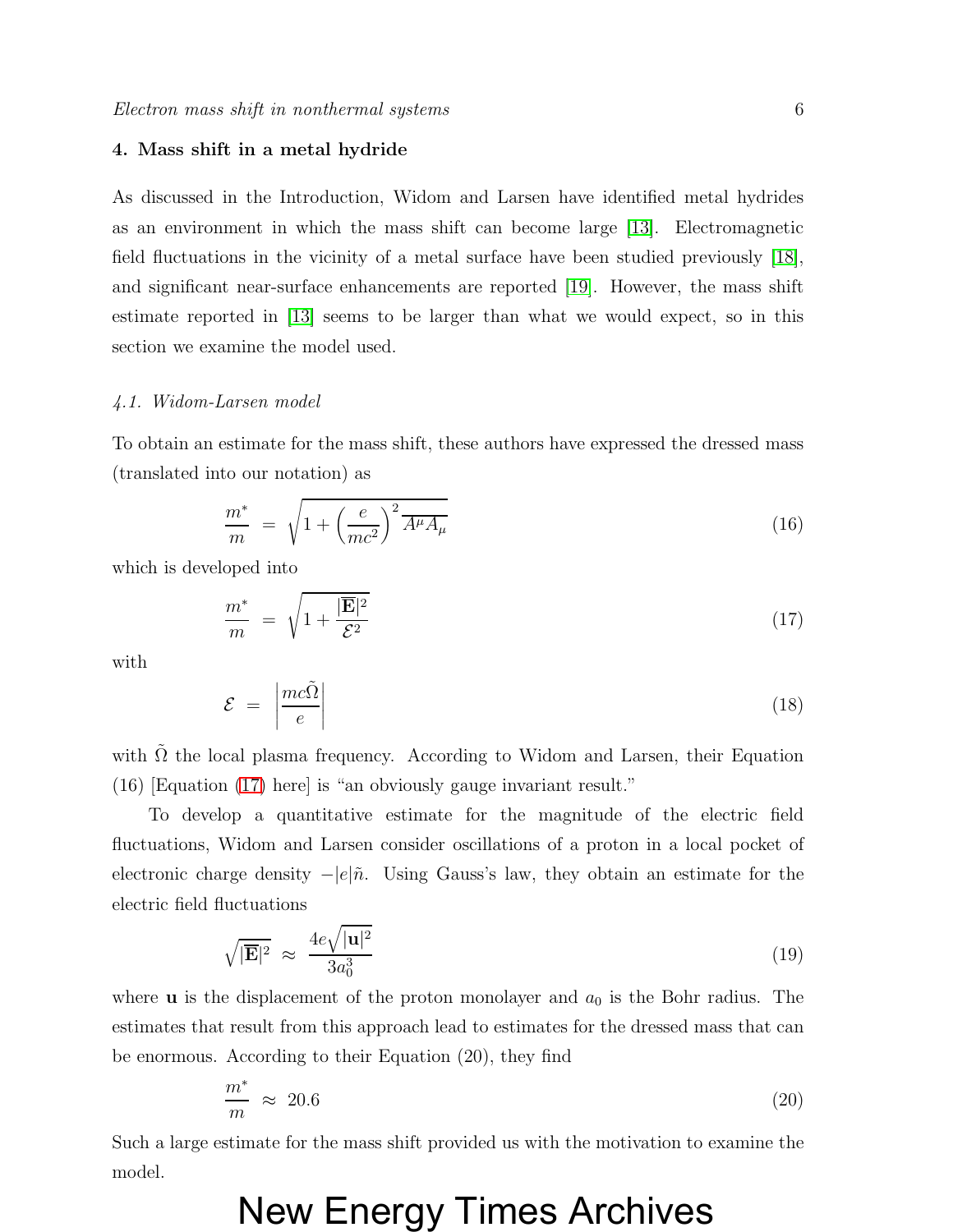#### 4.2. Electric field operators

To make progress, we would like to think about the mass shift in terms of the electric field operator. We begin by considering the classical electric field, which can be separated into longitudinal and transverse pieces

$$
\mathbf{E} = \mathbf{E}_L + \mathbf{E}_T \tag{21}
$$

which satisfy

$$
\nabla \times \mathbf{E}_L = 0 \qquad \nabla \cdot \mathbf{E}_T = 0 \tag{22}
$$

The transverse part is related to the vector potential through

$$
\mathbf{E}_T = -\frac{1}{c} \frac{\partial \mathbf{A}}{\partial t} \tag{23}
$$

The analogous Heisenberg operators satisfy the same relation, so we may write

$$
\hat{\mathbf{E}}_T(\mathbf{r},t) = -\frac{1}{c} \frac{\partial \hat{\mathbf{A}}(\mathbf{r},t)}{\partial t}
$$
\n(24)

We can recast the mass shift formula in terms of the transverse electric field operator by using the Fourier transform version of this relation.

$$
\delta m = \frac{e^2}{2mc^2} \int \frac{d\omega}{\omega^2} \left[ \langle |\hat{\mathbf{E}}_T(\omega)|^2 \rangle - \langle |\hat{\mathbf{E}}_T(\omega)|^2 \rangle_0 - |\langle \hat{\mathbf{E}}_T(\omega) \rangle|^2 \right] \tag{25}
$$

In the formulation of Widom and Larsen [\[13\]](#page-22-12), the appearance of the full electric field operator in their mass shift formula is what makes their gauge invariant formulation different from the Coulomb gauge approach under discussion here. Since the vector potential is related to the transverse electric field operator, only the transverse electric field fluctuations would contribute to the mass shift.

#### 4.3. Ratio of transverse to longitudinal electric field

Of interest in this discussion is an estimate of how large a mass shift should one expect if fluctuations in the transverse electric field were used instead of fluctuations in the longitudinal electric field. To address this, we assume for simplicity that the fluctuations scale with field strength (a nontrivial assumptions since fluctuations in the longitudinal field are due to fluctuations in position, which fluctuations in the transverse field are due to fluctuations in momentum). If we know the ratio of the transverse to longitudinal fields near a moving charge, then we can scale the fluctuations accordingly to develop a correction to the mass shift estimate.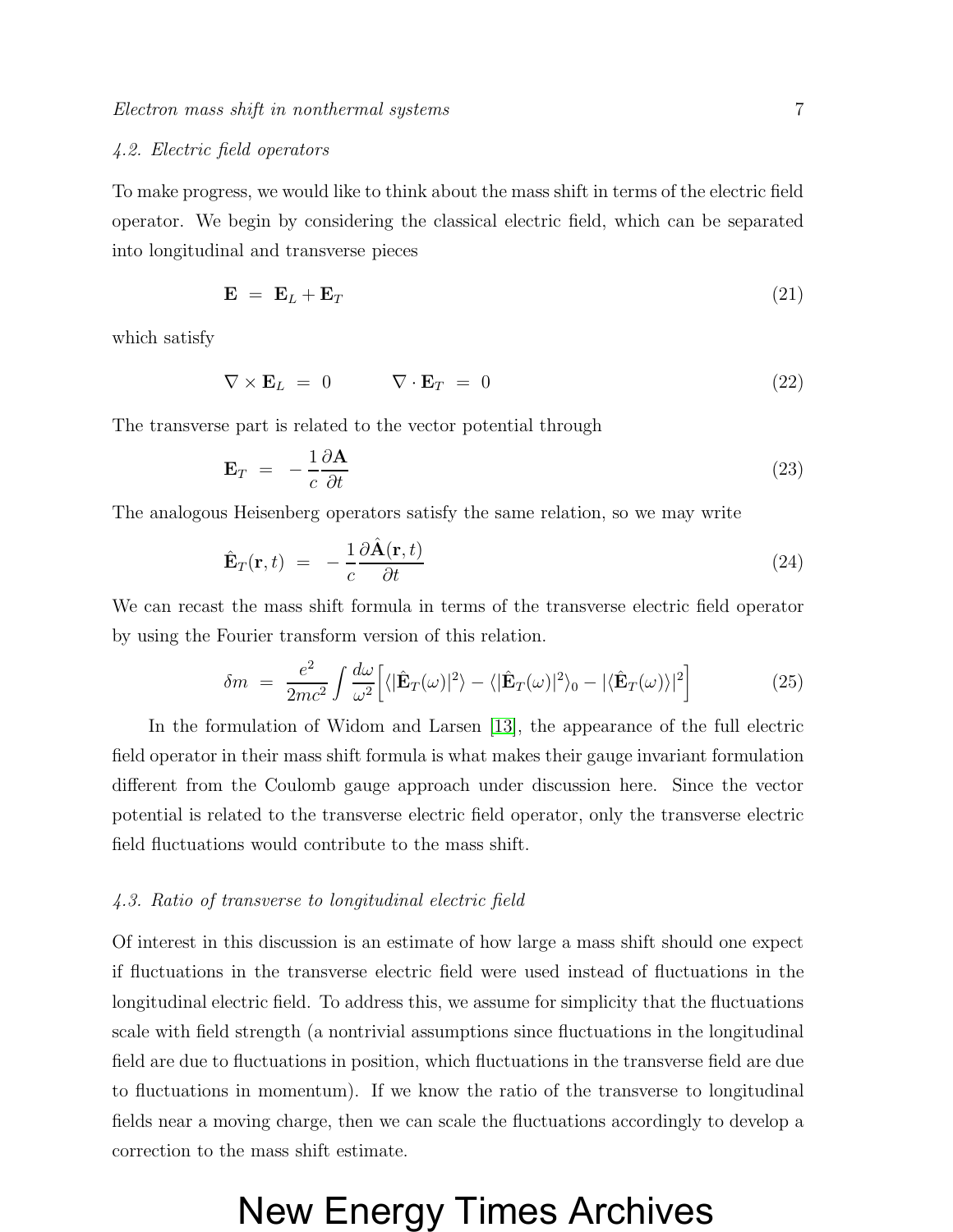For the purposes of developing a simple scaling argument, the Coulomb field in the vicinity of a point charge has a magnitude of

$$
|\mathbf{E}_L| \sim \frac{e}{d^2} \tag{26}
$$

where d is the distance from the charge. The magnitude of the vector potential in the vicinity of an oscillating charge is

$$
|\mathbf{A}| \sim \frac{ev}{cd} \tag{27}
$$

where v is the velocity of the charge. The transverse electric field at a frequency  $\omega$  is then

$$
|\mathbf{E}_T| \sim \frac{\omega ev}{c^2 d} \tag{28}
$$

The ratio of the transverse field to longitudinal field is then

$$
\frac{|\mathbf{E}_T|}{|\mathbf{E}_L|} \sim \frac{v\omega d}{c^2} \tag{29}
$$

If the range of the moving charge is on the order of the distance with the observer

$$
d \sim \frac{v}{\omega} \tag{30}
$$

then

$$
\frac{|\mathbf{E}_T|}{|\mathbf{E}_L|} \sim \left(\frac{v}{c}\right)^2 \tag{31}
$$

The ratio of the mass shift estimate using the transverse electric field to that using the longitudinal electric field, if no other feature of the model is changed, becomes

$$
\left[\frac{\delta m}{m}\right]_{CG} \sim \left[\frac{\delta m}{m}\right]_{WL} \left(\frac{v}{c}\right)^4 \tag{32}
$$

where the subscript CG is for Coulomb gauge, and where the subscript WL is for Widom-Larsen.

#### 4.4. Oscillation frequency and scaled mass shift

If we assume as discussed above that the relative level of fluctuations are the same for longitudinal and transverse fields, then we need an estimate of the proton velocity to complete the estimate. If we adopt a high value for the oscillation frequency from neutron scattering measurements in NbH [\[20\]](#page-22-19), where  $\hbar\omega \sim 100$  meV, and a large estimate for the proton range of  $1 \text{ Å}$ , the resulting ratio of the proton velocity to the speed of light is on the order of

$$
\frac{v}{c} \sim 5 \times 10^{-5}
$$
\nNew Energy Times Archives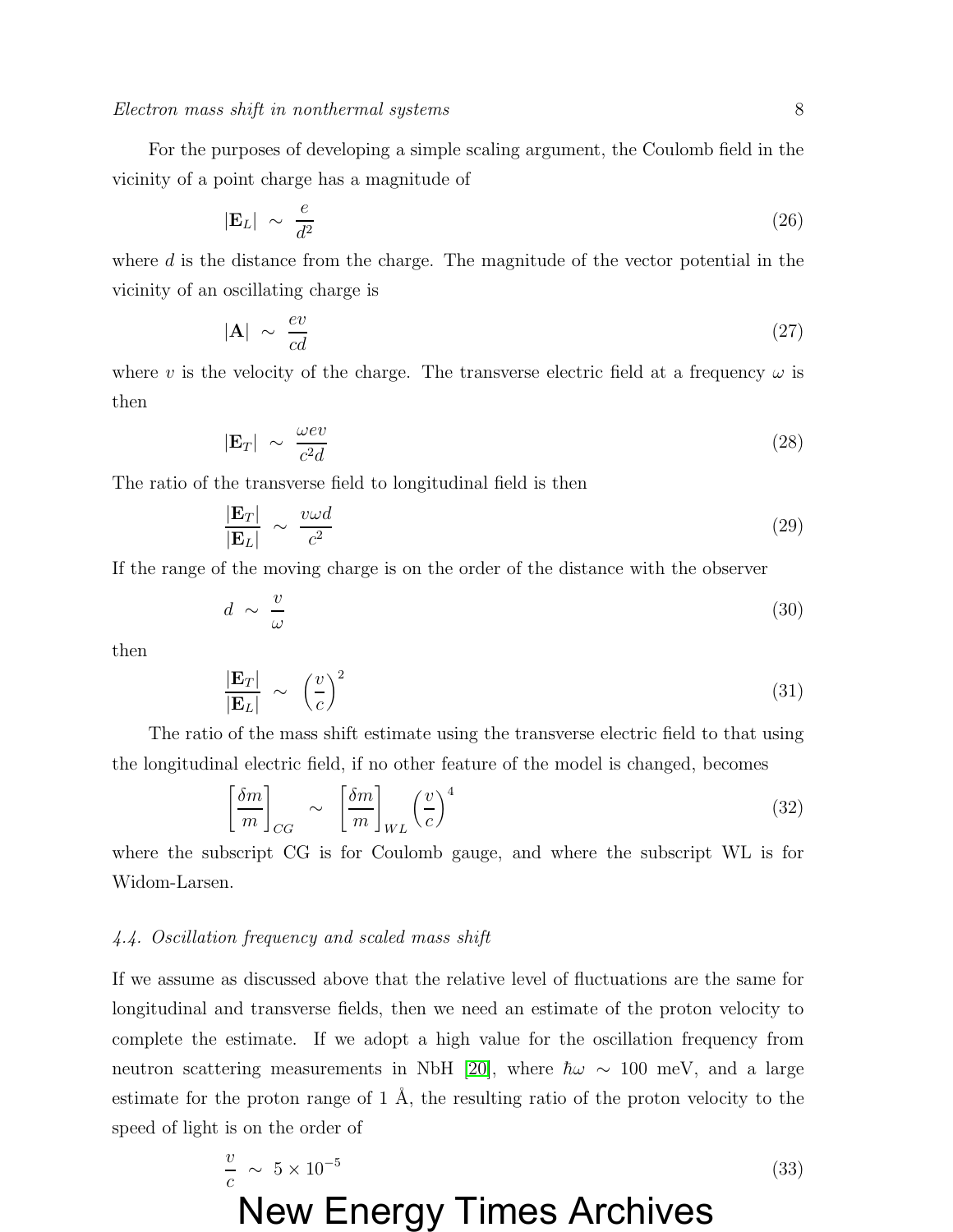In this case, the mass shift obtained using the Coulomb gauge would be on the order of

$$
\left[\frac{\delta m}{m}\right]_{CG} \sim 6 \times 10^{-18} \left[\frac{\delta m}{m}\right]_{WL} \tag{34}
$$

A mass ratio of 20 estimated using a longitudinal field then would correspond to a shift in energy of less than  $10^{-10}$  eV in a Coulomb gauge calculation.

#### 4.5. Summary and issues

The notion that an electron bound to a proton in a metal hydride could acquire a mass shift on the order of an MeV due to the motion of the proton as part of collective oscillations seems highly unlikely. A simple way to view the effect in the Coulomb gauge can be summed up as follows. The proton oscillates, creating a weak local magnetic field. Fluctuations in the proton velocity then result in fluctuations in the associated magnetic field. These fluctuations give rise to a small mass shift through Equation [\(7\)](#page-3-0).

Since the local electrons can move much faster, the transverse fields developed by surface plasmon oscillations have the potential to give rise to a larger mass shift. Even so, such effects are tiny compared to other interactions that electrons experience in a metal or metal hydride.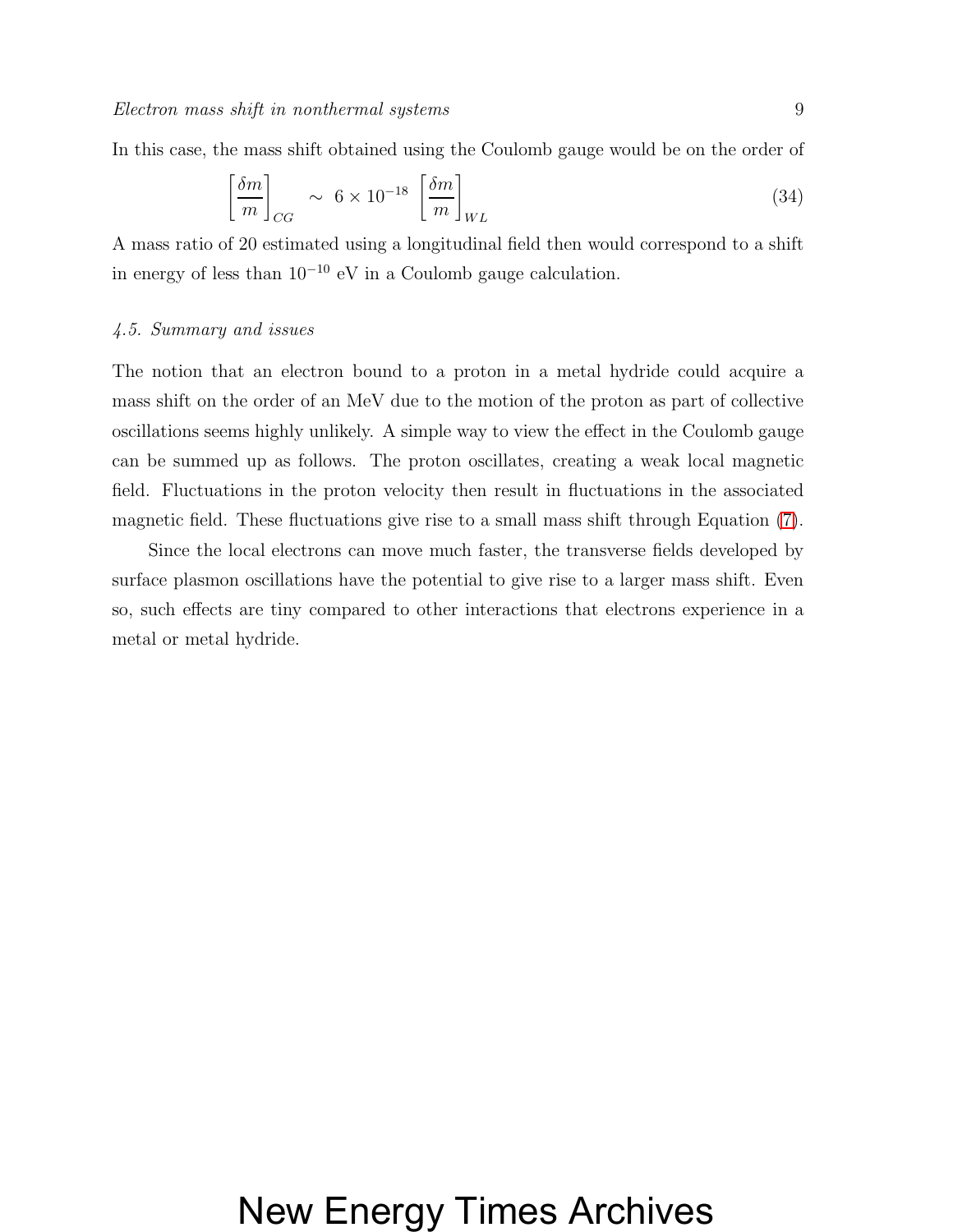#### 5. Mass shift inside a hollow current-carrying wire

Since fluctuations in the vector potential can contribute to an electron mass shift, we are motivated to seeks ways to increase the effect. In the measurements of Hollberg and Hall [\[11\]](#page-22-10), the thermal shift between a weakly bound electron (which experiences the full shift) and a more tightly bound electron (which is shifted very little [\[21\]](#page-22-20)) was detected as a fractional shift on the order of  $2 \times 10^{-12}$  at 300 K. At higher temperature, the mass shift is larger by the square of the temperature, so an increase of two orders of magnitude seems possible through heating. However, perhaps even larger effects can be obtained through the use of nonequilibrium conditions. For example, it was proposed recently by Widom, Srivastava, and Larsen that a very large mass shift could be obtained in the strong electromagnetic fields associated with an exploding wire experiment [\[22\]](#page-22-21).

Here, we consider a related approach in which a large current is carried in a hollow wire, in which a large vector potential is produced at the center. Fluctuations in the vector potential in such a device should produce a mass shift in free (or nearly free) electrons. This can be diagnosed spectroscopically if a gas sample is placed inside the wire. We are interested then in maximizing fluctuations in the vector potential in order to maximize the effect.

#### 5.1. Hollow wire configuration

Although the magnetic fields associated with an exploding wire can be very large, such an experiment may be inconvenient due to noise in the local environment, down time between shots, and the need for a high current power source. We seek a more subtle experimental system to work with.

For this purpose, consider the hollow wire configuration illustrated in Figure [1.](#page-10-0) The inner conductor (made up of a number of windings) carries a strong (and noisy) current which generates a magnetic field H within, and outside of, the conductor. Surrounding this inner conductor is a magnetic material which serves to create a large (and noisy) magnetic flux density B. The outer conductor carries the return current, and helps confine the magnetic field. An experimental cell can be placed inside the inner conductor for spectroscopic tests. The vector potential inside the cell comes about as a result of the surrounding magnetic flux density. Fluctuations in the current result in fluctuations in the magnetic field, causing fluctuations in the magnetic flux density, producing fluctuations in the vector potential, leading ultimately to a mass shift.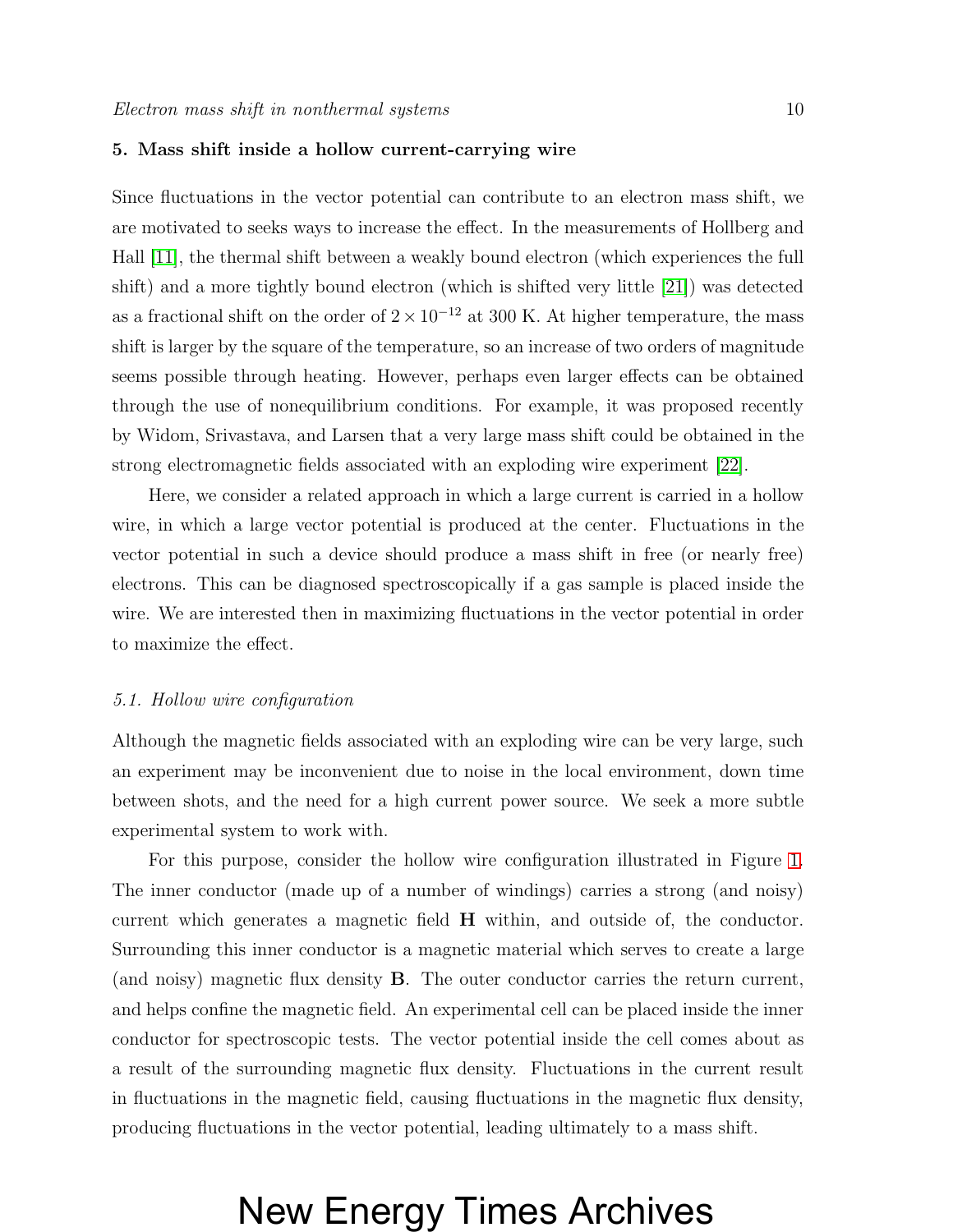

<span id="page-10-0"></span>Figure 1. Hollow wire configuration. The inner conductor (light gray) carries the forward current; the outer conductor (light gray) carries the return current; the magnetic material in between (dark gray) maximizes the magnetic flux density.

#### 5.2. The vector potential

The magnetic field distribution in the quasi-static limit is given in Appendix A. From the resulting magnetic flux density, the vector potential along the axis in the center of the hollow wire configuration is calculated. In the event that the magnetic flux density from the magnetic element of the configuration dominates, the on-axis vector potential is

$$
A_z(0) = \frac{2N\mu I}{c} \ln \frac{R_2}{R_1}
$$
\n(35)

where N is the number of windings,  $\mu$  is the permeability of the magnetic element, I is the current, and  $R_2/R_1$  is the ratio of outer to inner radius of the magnetic material.

This approach is conceptually simple, and is capable of generating large vector potentials. Consider an example in which the classical current  $I$  is taken to be 1 Amp (which is  $2.998 \times 10^9$  statamps since our formulas are in cgs), and the number of windings N is taken to be unity. The on-axis classical vector potential produced will be 0.1 statvolts (29.98 V) times  $\mu$  (assuming the logarithmic term is unity for this exercise). In the case of transformer iron ( $\mu = 4000$ ), the resulting vector potential is 400 statvolts (120 kV). For mu-metal ( $\mu = 20,000$ ), we obtain 2000 statvolts (600 kV). We conclude that quite high vector potentials can be generated using this approach with only modest experimental requirements.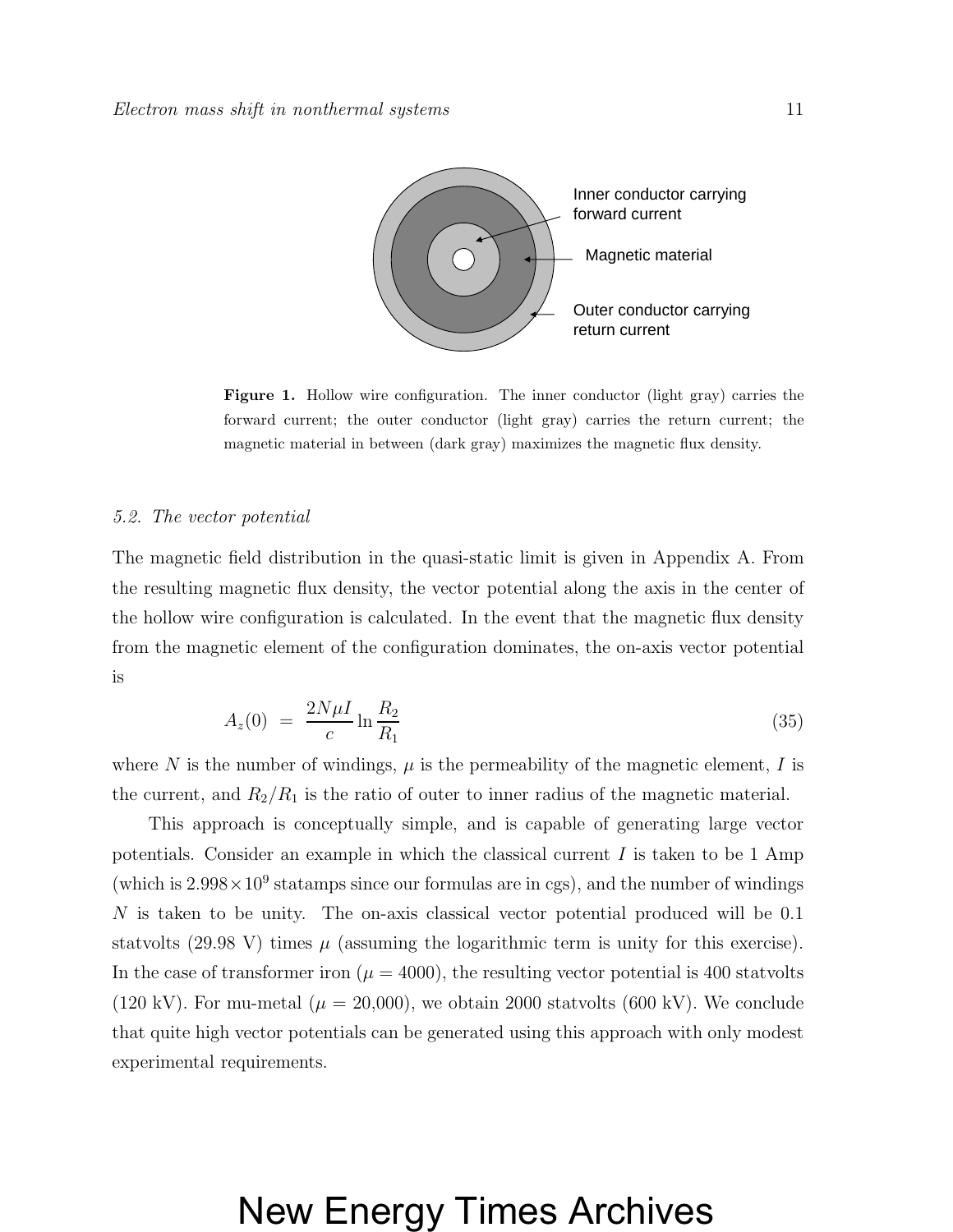#### 5.3. Mass shift in terms of current fluctuations

However, the mass shift is sensitive to quantum fluctuations in the vector potential, and not to the expectation value (which corresponds to the classical estimate above). Sizeable fluctuations are difficult to generate, as we see in the following section. In this case, we may write

$$
\delta m = \frac{2N^2 e^2 \mu^2}{mc^6} \left( \ln \frac{R_2}{R_1} \right)^2 \left[ \langle \hat{I}^2 \rangle - \langle \hat{I} \rangle^2 \right] \tag{36}
$$

which assumes a mass shift much smaller than the vacuum mass  $(\delta m \ll m)$ .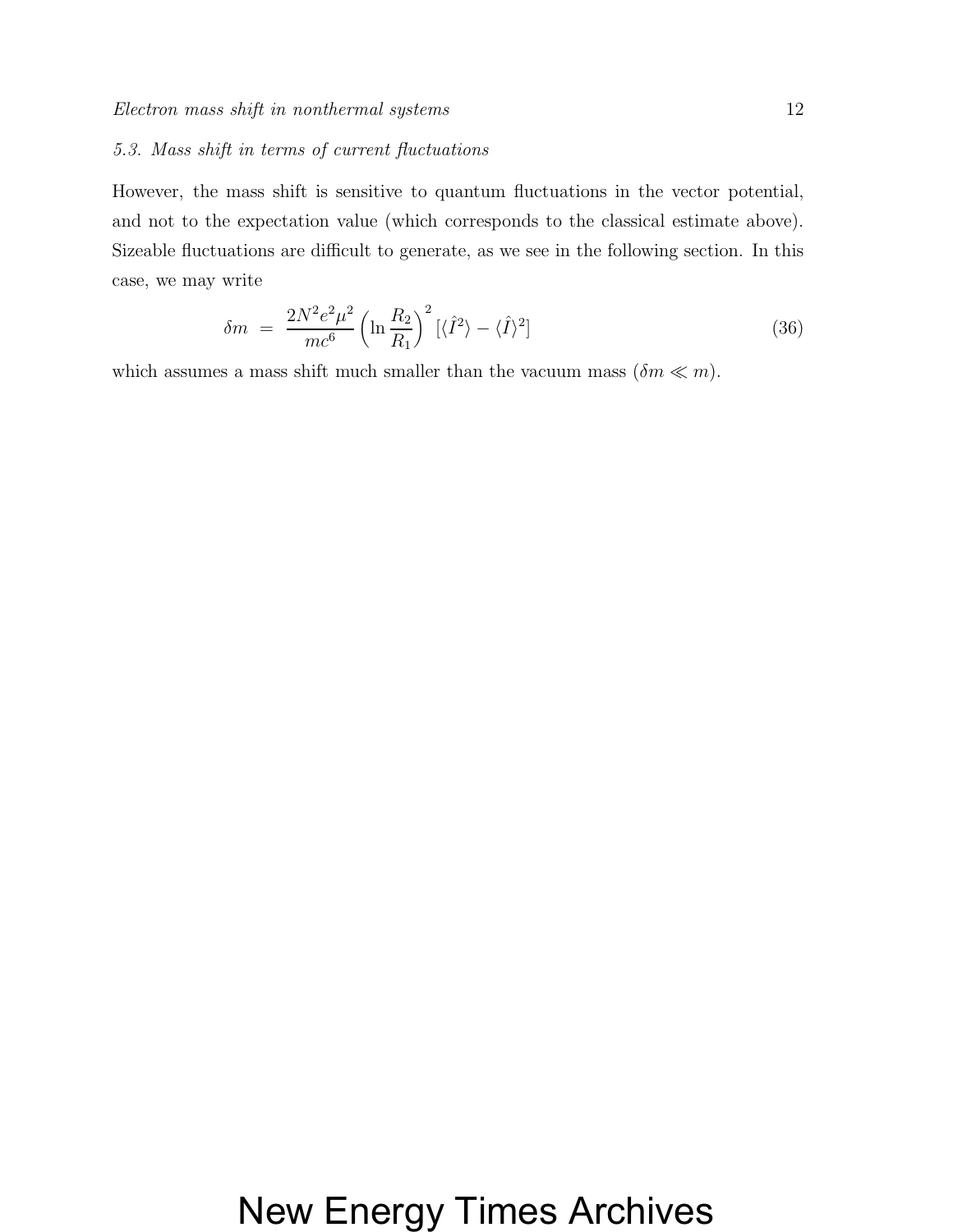

<span id="page-12-0"></span>Figure 2. Circuit to supply oscillating current with large fluctuations to the hollow cylinder configuration.

#### 6. Quantum fluctuations in a lossy driven circuit

So, under what conditions can these fluctuations be maximized? The literature contains numerous papers concerned with the minimization of noise, but in this case we would like to maximize the quantum noise. One approach to the problem is to use a lossy LCcircuit with an amplifier as indicated in Figure [2.](#page-12-0) This circuit is intended to implement the components that occur in a single mode laser (an oscillator, loss, and gain that saturates), which is known to be very noisy when driven near threshold.

#### 6.1. Master equation

To model intensity fluctuations in the single mode laser (and hence in this kind of circuit), a master equation for the photon probability distribution  $p(n, t)$  has been used [\[23\]](#page-22-22)

$$
\frac{\partial}{\partial t}p(n,t) = \alpha[np(n-1,t) - (n+1)p(n,t)] - \beta[n^2p(n-1,t) - (n+1)^2p(n,t)] \n+ \gamma[(n+1)p(n+1,t) - np(n,t)]
$$
\n(37)

The first term on the RHS accounts for linear gain, where  $\alpha$  is a gain parameter. Gain saturation to lowest order is modeled by the second term on the RHS, where  $\beta$  is a saturation parameter. The third term accounts for loss, where  $\gamma$  is the loss parameter.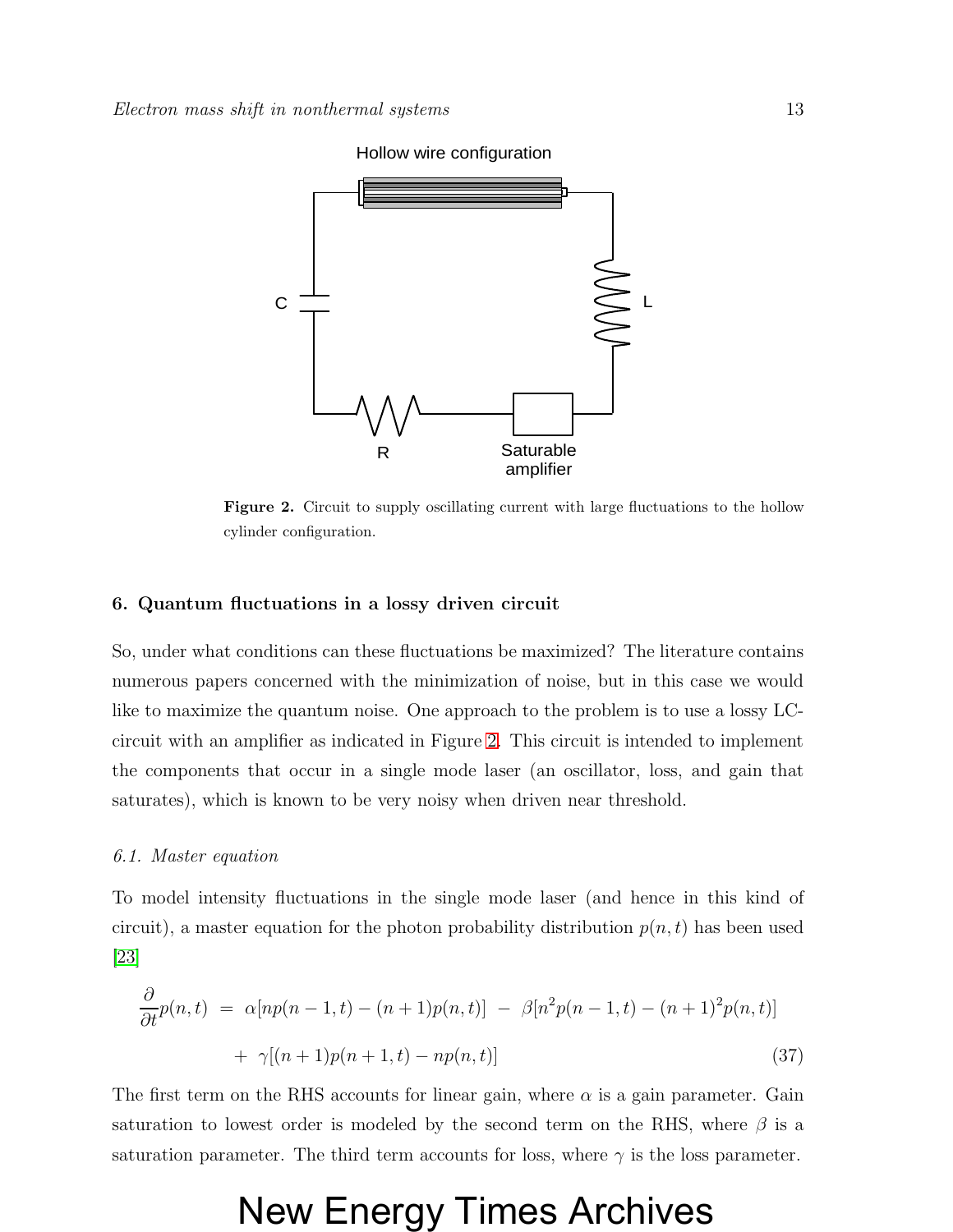In steady state, the probability distribution satisfies

$$
p(n) = \frac{\alpha/\gamma}{1 + (\beta/\alpha)n} p(n-1)
$$
\n(38)

from which an exact solution can be constructed

$$
p(n) \sim \frac{(\alpha^2/\beta\gamma)^n}{\Gamma[(\alpha/\beta)+n+1]}
$$
\n(39)

#### 6.2. Fluctuations in photon number above threshold

In [\[23\]](#page-22-22) it is shown that the Stirling approximate can be used to approximate this by a Gaussian, which can be written as

$$
p(n) \sim e^{-\frac{1}{2}(n - \langle n \rangle)^2 / \Delta n^2} \tag{40}
$$

as long as the average number of quanta  $\langle n \rangle$  is much greater than the spread  $\Delta n$ . The average  $\langle n \rangle$  and spread  $\Delta n$  in this model are given by

$$
\langle n \rangle = \frac{\alpha - \gamma}{\beta} \qquad \Delta n = \sqrt{\frac{\alpha}{\beta}} \tag{41}
$$

Steady-state fluctuations in this model are maximized when the gain is very nearly matched by the loss  $(\alpha \approx \gamma)$  for an amplifier with a very low saturation parameter  $\beta$ . We can define a difference parameter  $\delta$  that is the normalized difference between gain and loss

$$
\delta = \frac{\alpha - \gamma}{\alpha} \tag{42}
$$

In terms of this parameter, the relative fluctuations are

$$
\frac{\Delta n}{\langle n \rangle} = \frac{1}{\sqrt{\langle n \rangle \delta}} \tag{43}
$$

The spread  $\Delta n$  for a classical state is simply  $\sqrt{\langle n \rangle}$ . The fluctuations here are larger by a factor of  $1/\sqrt{\delta}$  due to the diffusion in n associated with the loss and gain in the master equation.

#### 6.3. Current fluctuations above threshold

Fluctuations in the current can be determined from fluctuations in number and phase through a perturbative approach. The expectation value of the current can be related to expectation values of number  $\hat{n}$  and phase  $\hat{\phi}$  according to

$$
\langle \hat{I} \rangle = \sqrt{\frac{\hbar \omega_0 \langle \hat{n} \rangle}{2L}} \cos(\omega_0 t + \langle \hat{\phi} \rangle)
$$
\nNew Energy Times Archives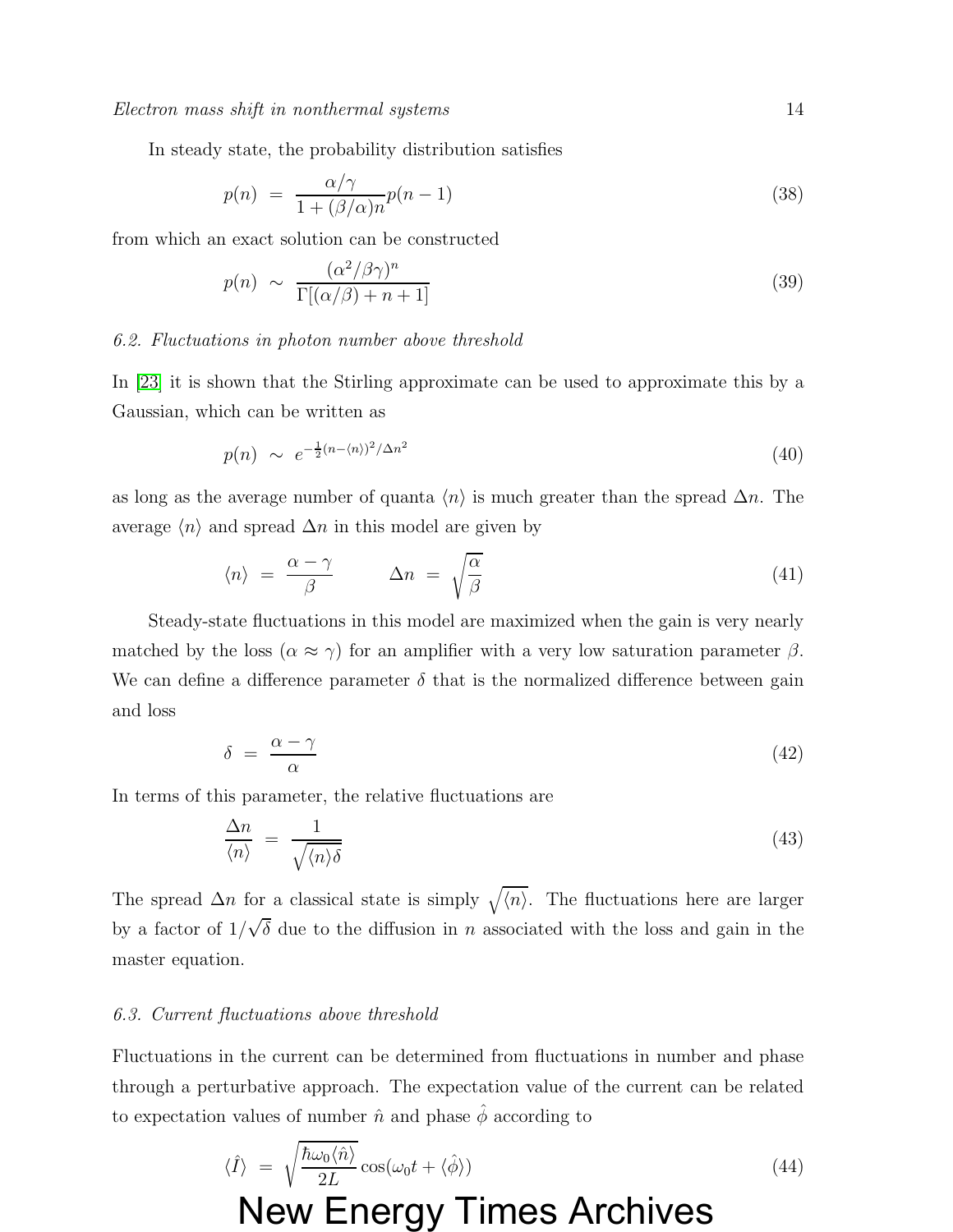

<span id="page-14-0"></span>Figure 3. Sinusoidal signal with fluctuations.

We use  $L$  for the total inductance of the circuit, and where the characteristic frequency of the circuit  $\omega_0$  satisfies

$$
\omega_0^2 = \frac{1}{LC} \tag{45}
$$

where  $C$  is the capacitance. If the fluctuations are small relative to the average (as depicted in Figure [3\)](#page-14-0), then we can linearize around the sinusoid to obtain

$$
\hat{I} - \langle \hat{I} \rangle = \frac{1}{2} \sqrt{\frac{\hbar \omega_0 \langle \hat{n} \rangle}{2L}} \cos(\omega_0 t + \langle \hat{\phi} \rangle) \left( \frac{\hat{n} - \langle \hat{n} \rangle}{\langle \hat{n} \rangle} \right) - \sqrt{\frac{\hbar \omega_0 \langle \hat{n} \rangle}{2L}} \sin(\omega_0 t + \langle \hat{\phi} \rangle) (\hat{\phi} - \langle \hat{\phi} \rangle)
$$
\n(46)

The fluctuations in current are then given by

$$
\langle (\hat{I} - \langle \hat{I} \rangle)^2 \rangle = \frac{1}{4} \left( \frac{\hbar \omega_0 \langle \hat{n} \rangle}{2L} \right) \cos^2(\omega_0 t + \langle \hat{\phi} \rangle) \left[ \frac{\langle (\hat{n} - \langle \hat{n} \rangle)^2 \rangle}{\langle \hat{n} \rangle^2} \right]
$$

$$
- \left( \frac{\hbar \omega_0 \langle \hat{n} \rangle}{2L} \right) \cos(\omega_0 t + \langle \hat{\phi} \rangle) \sin(\omega_0 t + \langle \hat{\phi} \rangle) \left[ \frac{(\hat{n} - \langle \hat{n} \rangle)(\hat{\phi} - \langle \hat{\phi} \rangle)}{\langle \hat{n} \rangle} \right]
$$

$$
+ \left( \frac{\hbar \omega_0 \langle \hat{n} \rangle}{2L} \right) \sin^2(\omega_0 t + \langle \hat{\phi} \rangle) \langle (\hat{\phi} - \langle \hat{\phi} \rangle)^2 \rangle \tag{47}
$$

The current fluctuations are due to number fluctuations alone when

$$
\sin(\omega_0 t + \langle \hat{\phi} \rangle) = 0
$$
  
New Energy Times Archives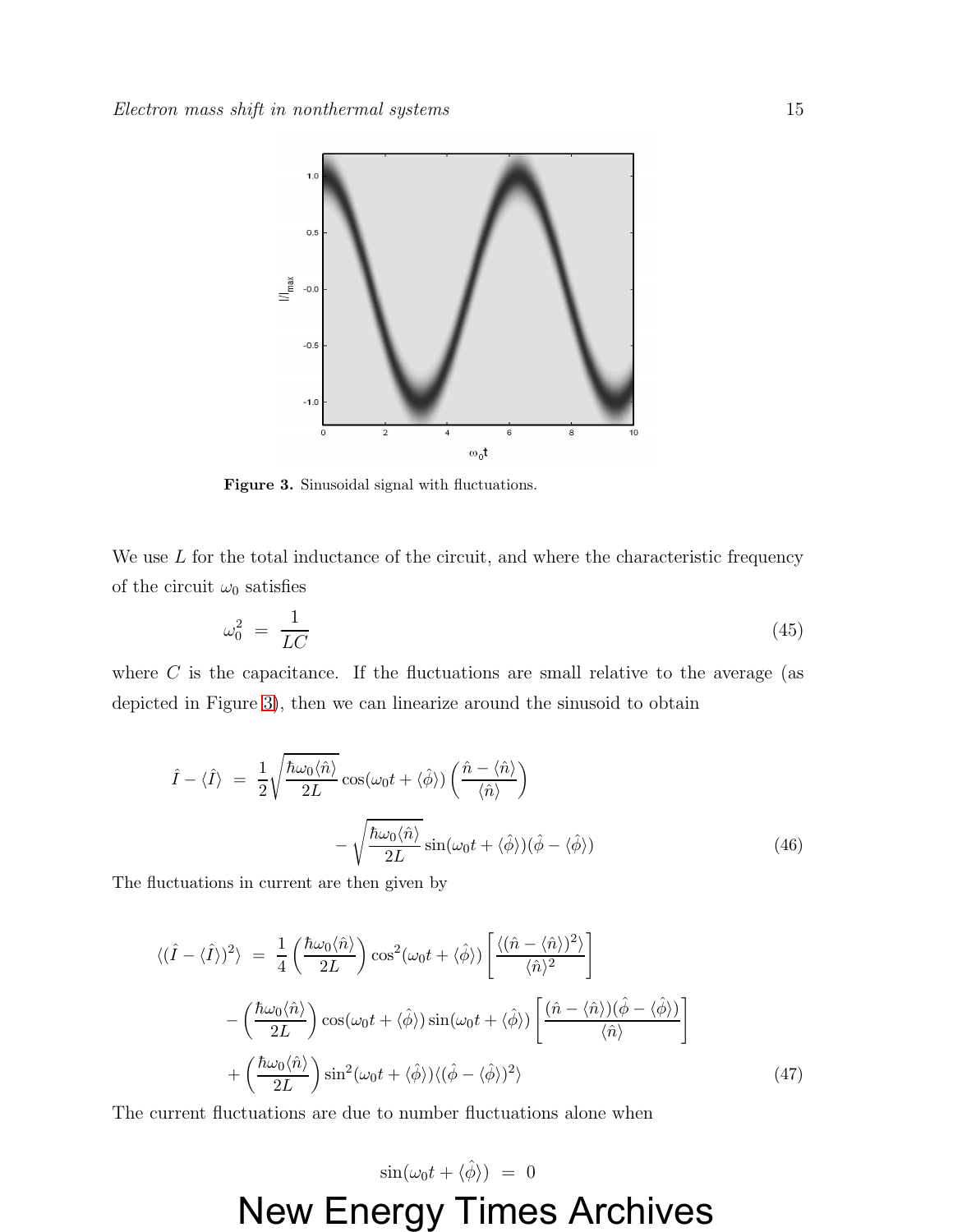In this case we obtain

$$
\langle (\hat{I} - \langle \hat{I} \rangle)^2 \rangle = \frac{1}{4} \langle \hat{I} \rangle_{max}^2 \left[ \frac{\langle (\hat{n} - \langle \hat{n} \rangle)^2 \rangle}{\langle \hat{n} \rangle^2} \right]
$$
(48)

#### 6.4. Current fluctuations below threshold

When run below threshold, the excitation of the oscillator is much weaker, so that we can neglect saturation. In this case we obtain a thermal distribution in steady state

$$
p(n) = \frac{\alpha}{\gamma} p(n-1) = e^{-\hbar\omega_0/k_B T_{eff}} p(n-1)
$$
\n(49)

where  $T_{eff}$  is the effective temperature associated with the amplifier and loss. In the high temperature limit, the current fluctuations are

$$
\langle \hat{I}^2 \rangle - \langle \hat{I} \rangle^2 = \frac{\hbar \omega_0}{L} \left[ \frac{1}{e^{\hbar \omega_0 / k_B T_{eff}} - 1} + \frac{1}{2} \right] \rightarrow \frac{k_B T_{eff}}{L}
$$
(50)

#### 6.5. Mass shift estimates

We can use these results to develop estimates for the mass shift. Above threshold, the current fluctuations appear in connection with an oscillating signal, and are limited by how closely the gain matches the loss. Below threshold, only fluctuations occur, and the effective noise temperature is determined once again by how closely the gain matches the loss. In the circuit that we examined here, the gain and loss are variable, but in the steady-state solutions we assumed that they remain fixed. In practice, one would use a more sophisticated arrangement with a very hot resistive element to inject noise (not included in our master equation), and feedback to keep the gain and loss closely matched (not included in our model). Consequently, it makes sense here to characterize the noise in terms of an effective temperature in order to evaluate the magnitude of the mass shift and associated energy shift.

From this discussion, we may write the mass shift in terms of the effective temperature for the below-threshold case as

$$
\delta m = \frac{2N^2 e^2 \mu^2 k_B T_{eff}}{mc^6 L} \left( \ln \frac{R_2}{R_1} \right)^2 \qquad \text{(below threshold)} \tag{51}
$$

Before continuing, we note that mass shift is maximized when the inductance is minimized, so that no additional inductance should be used. In this case, the total inductance for the circuit is very nearly that of the hollow wire  $(L_{hw})$ , which is given in Appendix A to be

$$
L_{hw} = \frac{2N^2\mu l_z}{c^2} \ln \frac{R_2}{R_1}
$$
\nNew Energy Times Archives

\n(52)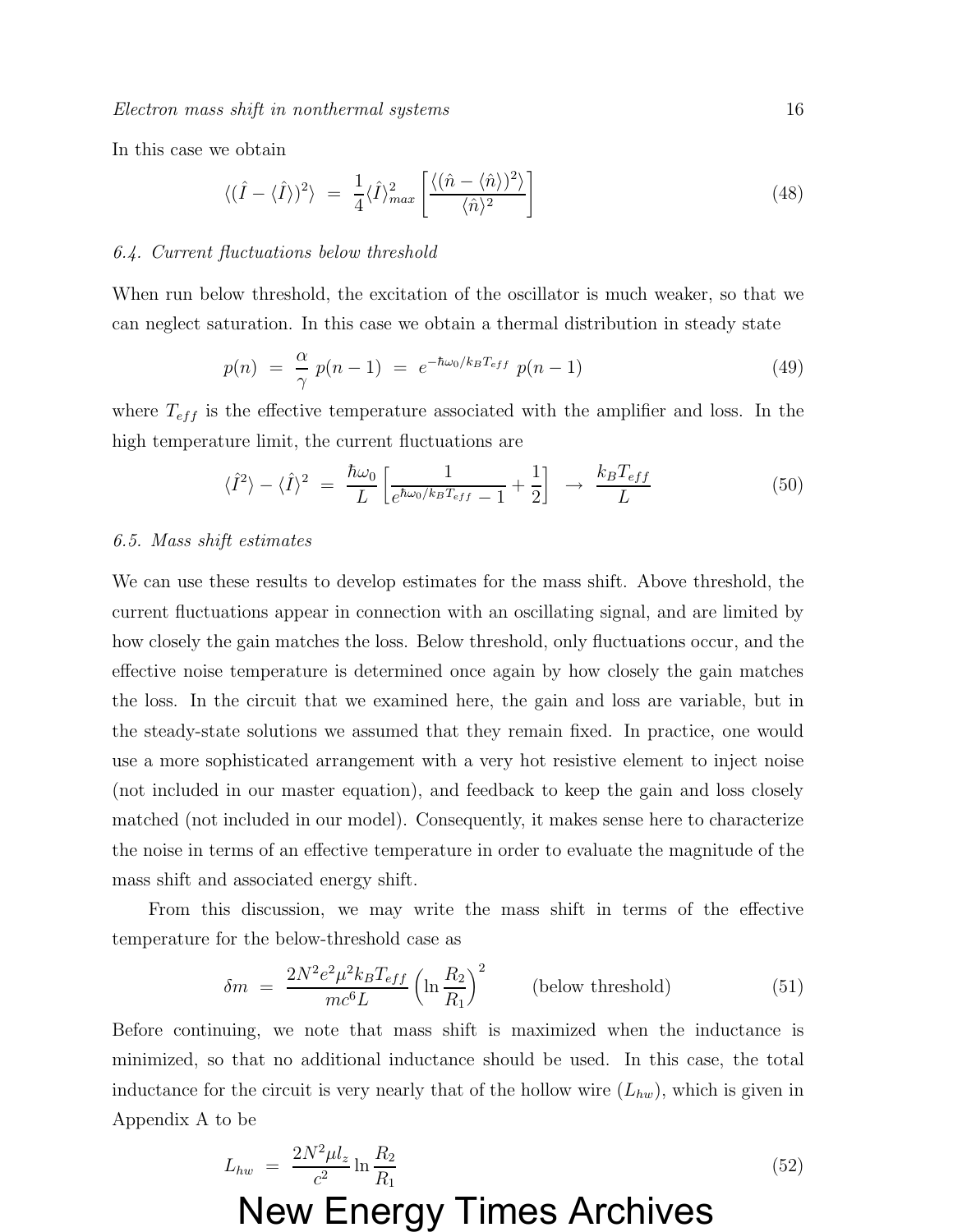where  $l_z$  is the length of the hollow wire. Upon inserting, we obtain for the mass shift

$$
\delta m = \frac{e^2 \mu k_B T_{eff}}{mc^4 l_z} \ln \frac{R_2}{R_1}
$$
 (below threshold) \t(53)

The associated energy shift evaluates to

$$
\delta mc^2 = 5.63 \times 10^{-10} \text{ eV} \ln \frac{R_2}{R_1} \left[ \frac{10 \text{ cm}}{l_z} \right] \left[ \frac{\mu}{20000} \right] \left[ \frac{k_B T_{eff}}{1 \text{ eV}} \right] \tag{54}
$$

Based on this, we would expect that energy shifts in the range of  $10^{-9}$  to  $10^{-6}$  eV should be possible by maximizing the noise temperature, and by taking advantage of more advanced magnetic materials.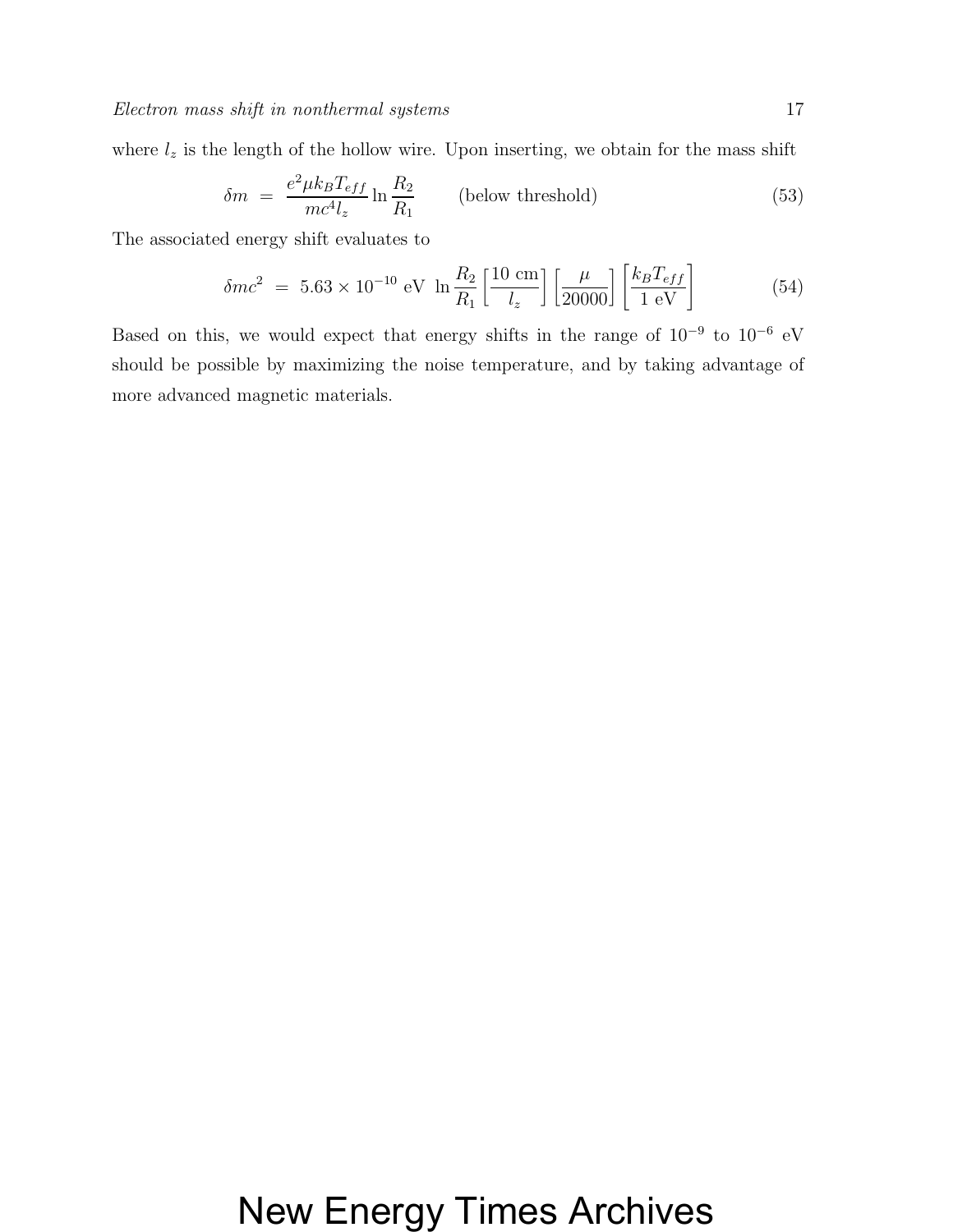#### 7. Summary and Conclusions

Our effort was stimulated by the recent publication of Widom and Larsen who proposed that a large electron mass shift could be expected to occur near the surface of a metal hydride [\[13\]](#page-22-12). These authors were led to this conclusion from a gauge-free formulation of the mass shift. Since the result is so counter to our intuition, we decided to investigate making use of an approach based on the Coulomb gauge. In the end, the key difference is that in the Coulomb gauge one must use the transverse electric field fluctuations for a mass shift estimate instead of fluctuations in the longitudinal field. As a result, the mass shift that we would expect would be orders of magnitude smaller.

As a result of the Widom and Larsen proposal, we were motivated to consider the problem of creating a more significant mass shift than can be obtained thermally, by using nonequilibrium conditions to maximize the fluctuations in the potential vector. To this end, we proposed the use of a hollow wire with a magnetic element driven by a noisy current source; the mass shift in such a configuration is proportional to the current fluctuations of the circuit. To maximize current fluctuations, we considered a lossy LC circuit with an amplifier, which is closely related to the problem of a single mode laser which is known to be extremely noisy near threshold. Fluctuations in the oscillator photon number were modeled using a simple master equation borrowed from laser physics, which has been used to describe the photon distribution in a single mode laser. Above threshold the signal is oscillatory, with small fluctuations which are maximized near threshold. Below threshold, the photon distribution is thermal at a temperature determined by the ratio of the gain to the loss; near threshold, the gain very nearly matches the loss, and the effective temperature can be very high.

To maximize the mass shift, the circuit inductance should be minimized. When the inductance of the hollow wire dominates the circuit inductance, the below-threshold mass shift depends on the permeability, the geometry of the cylinder, and on the noise temperature. It is independent of the number of windings. The mass shift induced in this way is sufficiently large to be observable (we believe that energy shifts in the range of 10<sup>-9</sup> to 10<sup>-6</sup> eV can be produced in a free, or weakly-bound, electron), and it can be greater than the thermal shift observed previously near room temperature. The development of very high noise temperatures in the circuit (in the keV range or higher) will require the use of a more sophisticated circuit than the one analyzed here, since it is difficult to match gain and loss so precisely without feedback.

Note that the mass shift produced in such an experiment occurs under conditions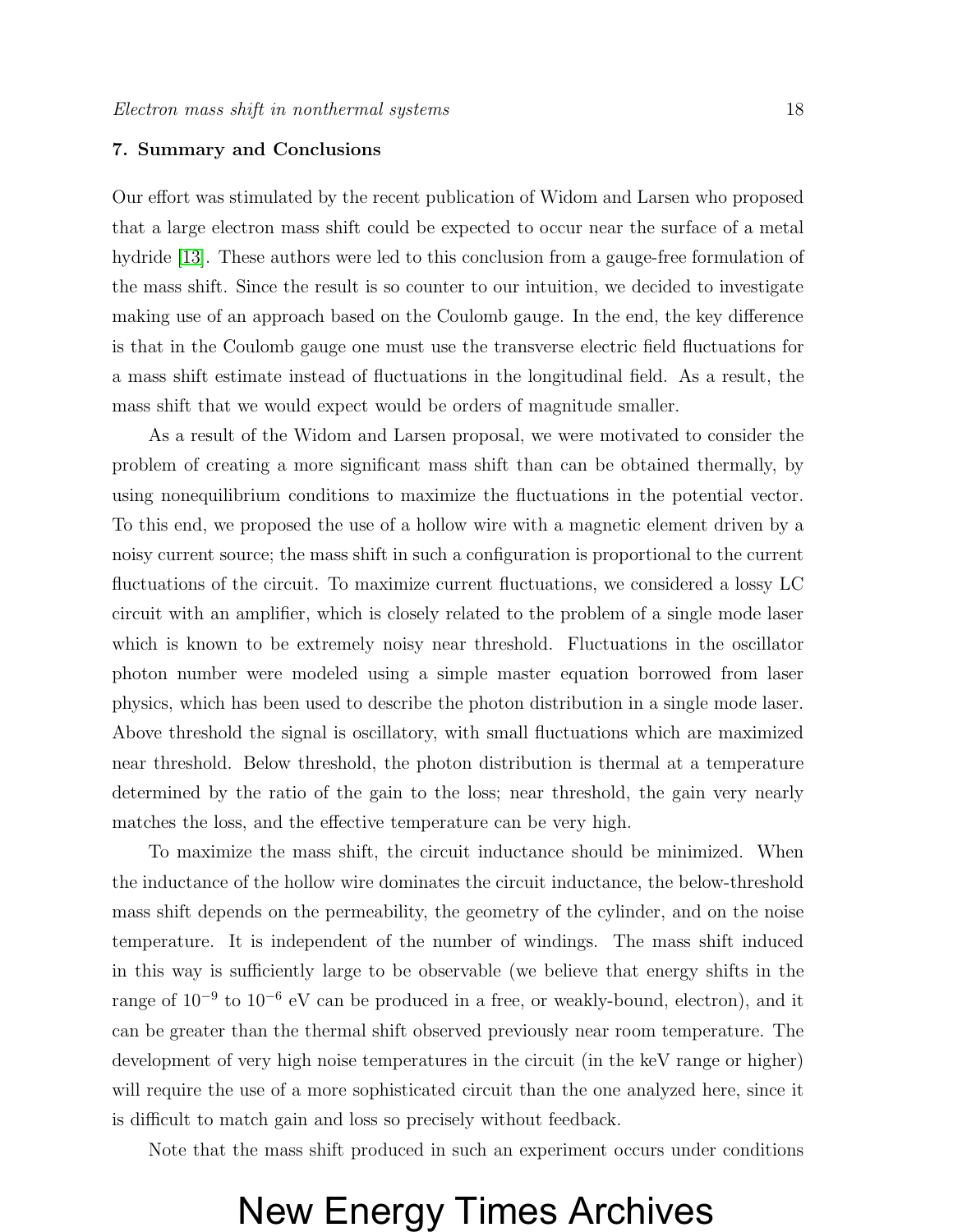where the classical electric and magnetic fields are zero [in the above threshold case, we are focused on the  $sin(\omega t + \langle \hat{\phi} \rangle) = 0$  condition in which the expectation value of the transverse electric field is zero]. It appears as if the electron is exhibiting a response to the vector potential in such an experiment.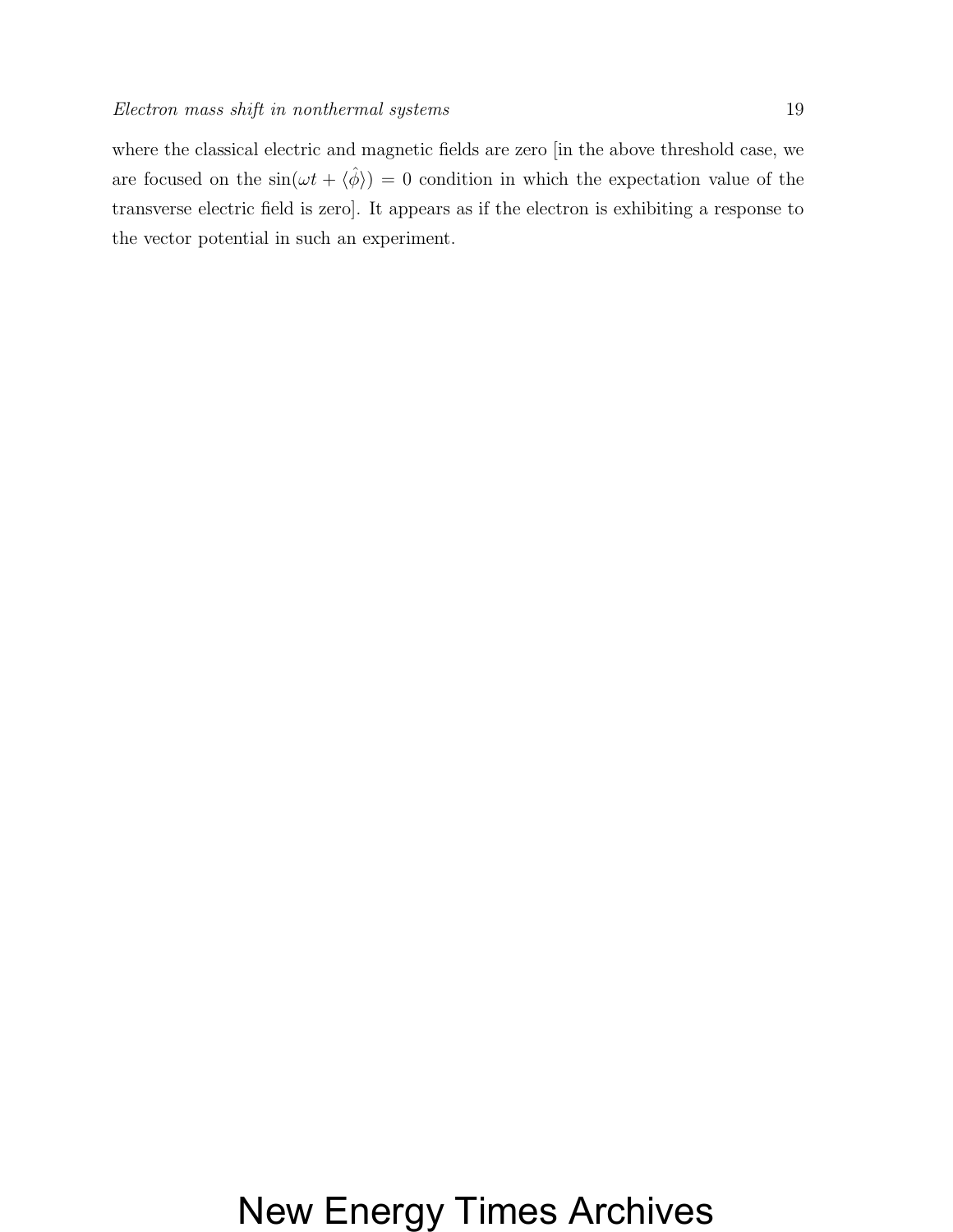

<span id="page-19-0"></span>Figure A1. Cross section of a simple hollow wire configuration. The center is hollow, out to a radius  $R_0$  (indicated in white). An inner conductor is shown between  $R_0$  and  $R_1$  (in light gray). A magnetic material with permeability  $\mu$  is indicated between  $R_1$ and  $R_2$  (in dark gray). An outer nonmagnetic conductor to carry the return current is illustrated between  $R_2$  and  $R_3$  (in light gray).

#### Appendix A. Classical vector potential estimate

In this appendix we consider the vector potential due to a simple hollow wire configuration as illustrated in Figure [A1.](#page-19-0) The innermost hollow cylinder (between  $R_0$ ) and  $R_1$ ) is a conductor for the forward current, assumed to be made from a nonmagnetic metal such as copper. This conductor is surrounded by a magnetic material (between  $R_1$  and  $R_2$ ) such as iron or permalloy. An outer cylindrical conductor is present to carry a return current.

#### Appendix A.1. Magnetic field

If we assume that the current is carried uniformly in the nonmagnetic conductors, and that the system is magneto-quasistatic, then we can estimate the magnetic field using

<span id="page-19-1"></span>
$$
\oint_C \mathbf{H} \cdot d\mathbf{l} = \frac{4\pi}{c} \int \mathbf{J} \cdot \hat{\mathbf{n}} \, d^2 a \tag{A.1}
$$

using circular contours at different radial distances  $\rho$  away from the center. We assume that the current in the inner hollow cylinder is z-directed

 $J = \hat{i}_z J_0$  (inner conductor) (A.2)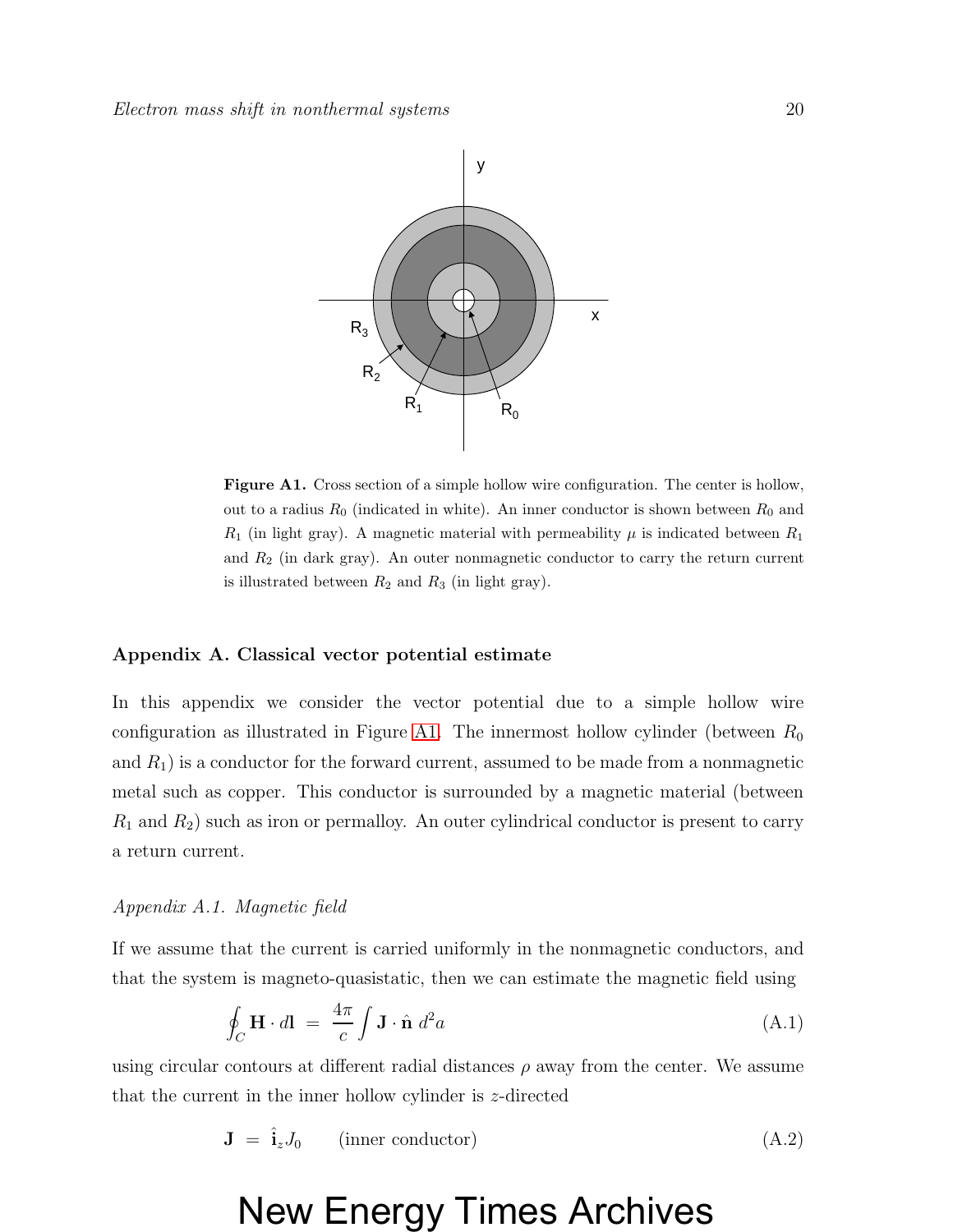The outer cylinder carries the return current, and is also z-directed

$$
\mathbf{J} = -\hat{\mathbf{i}}_z J_1 \qquad \text{(outer conductor)} \tag{A.3}
$$

The magnetic field is  $\phi$ -directed, and can be estimated simply from Equation [\(A.1\)](#page-19-1)

$$
\mathbf{H}(\rho) = \begin{cases}\n0 & 0 \le \rho \le R_0 \\
\hat{\mathbf{i}}_{\phi} \frac{2\pi J_0}{\rho c} (\rho^2 - R_0^2) & R_0 \le \rho \le R_1 \\
\hat{\mathbf{i}}_{\phi} \frac{2\pi J_0}{\rho c} (R_1^2 - R_0^2) & R_1 \le \rho \le R_2 \\
\hat{\mathbf{i}}_{\phi} \left[ \frac{2\pi J_0}{\rho c} (R_1^2 - R_0^2) - \frac{2\pi J_1}{\rho c} (\rho^2 - R_2^2) \right] & R_2 \le \rho \le R_3 \\
0 & \rho > R_3\n\end{cases}
$$
\n(A.4)

The magnetic field is zero outside since the return current matches the forward current

$$
J_0 \pi (R_1^2 - R_0^2) = J_1 \pi (R_3^2 - R_2^2) \tag{A.5}
$$

#### Appendix A.2. Vector potential

The vector potential at the z-axis can be found from

$$
\oint_{C'} \mathbf{A} \cdot d\mathbf{l} = \int \mu \mathbf{H} \cdot d^2 a \tag{A.6}
$$

For this we use a rectangular contour that travels a short distance  $\Delta z$  along the z-axis; then radially outward beyond the outer conductor; then backward the same distance in z; and then radially inward. Since the magnetic field is  $\phi$ -directed, no contribution is obtained for the radial legs. Hence, we obtain

$$
[A_z(0) - A_z(R_3)]\Delta z = \Delta z \int_{R_0}^{R_1} \frac{2\pi J_0}{\rho c} (\rho^2 - R_0^2) d\rho + \Delta z \int_{R_1}^{R_2} \frac{2\pi \mu J_0}{\rho c} (R_1^2 - R_0^2) d\rho
$$

$$
+ \Delta z \int_{R_2}^{R_3} \frac{2\pi J_0}{\rho c} (R_1^2 - R_0^2) - \frac{2\pi J_1}{\rho c} (\rho^2 - R_2^2) d\rho
$$
(A.7)

Integrating results in

$$
A_z(0) = \left(\frac{2I}{c}\right) \left[ \mu \ln \frac{R_2}{R_1} + \frac{1}{2} + \ln \frac{R_3}{R_2} - \frac{R_0^2}{R_1^2 - R_0^2} \ln \frac{R_1}{R_0} + \frac{R_2^2}{R_3^2 - R_2^2} \ln \frac{R_3}{R_2} \right] (A.8)
$$

where we have assumed that the vector potential  $A_z(R_3)$  is zero outside the outermost conductor.

In the event that the magnetic permeability  $\mu$  of the magnetic section is much greater than unity, then the contribution of the magnetic material dominates. In this case, we may write

$$
A_z(0) = \frac{2\mu I}{c} \ln \frac{R_2}{R_1}
$$
 (A.9)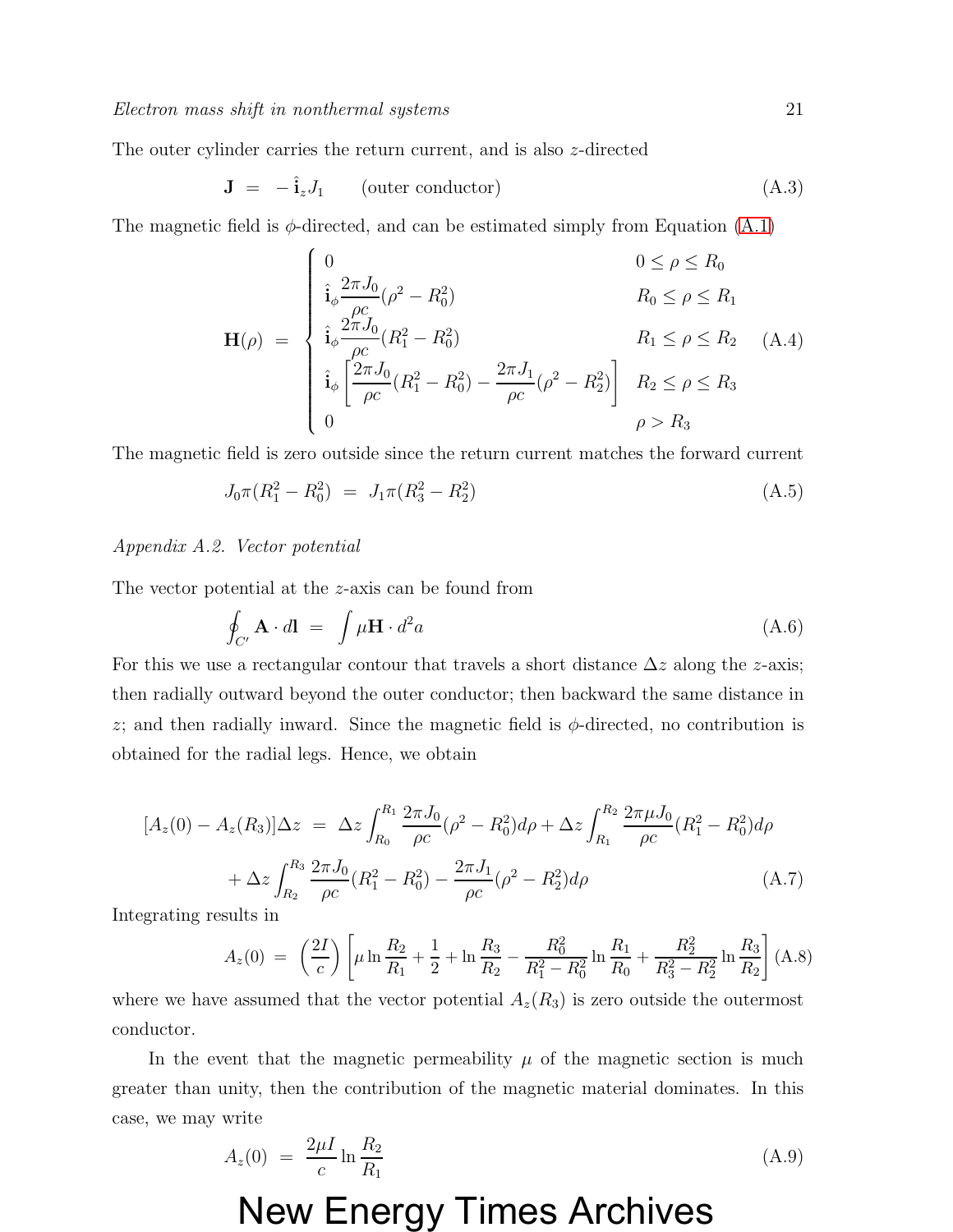

<span id="page-21-0"></span>Figure A2. Cross section a looped configuration. A wire (light gray) is looped around a cylindrical shell of magnetic material (dark gray)  $N$  times. A single wire carries the current  $I$ , but the total current passing inside the magnetic material is  $NI$ .

#### Appendix A.3. Looped wire

In the event that a high- $\mu$  material is used, then the ratio of vector potential to current can be increased by looping a wire carrying the drive current around the magnetic element, as indicated in Figure [A2.](#page-21-0) The vector potential on axis in this case is

$$
A_z(0) = \frac{2N\mu I}{c} \ln \frac{R_2}{R_1}
$$
 (A.10)

where N is the number of windings. The self-inductance of the hollow wire  $L_{hw}$  is

$$
L_{hw} = \frac{2N^2\mu l_z}{c^2} \ln \frac{R_2}{R_1}
$$
\n(A.11)

where  $l_z$  is the length of the hollow wire.